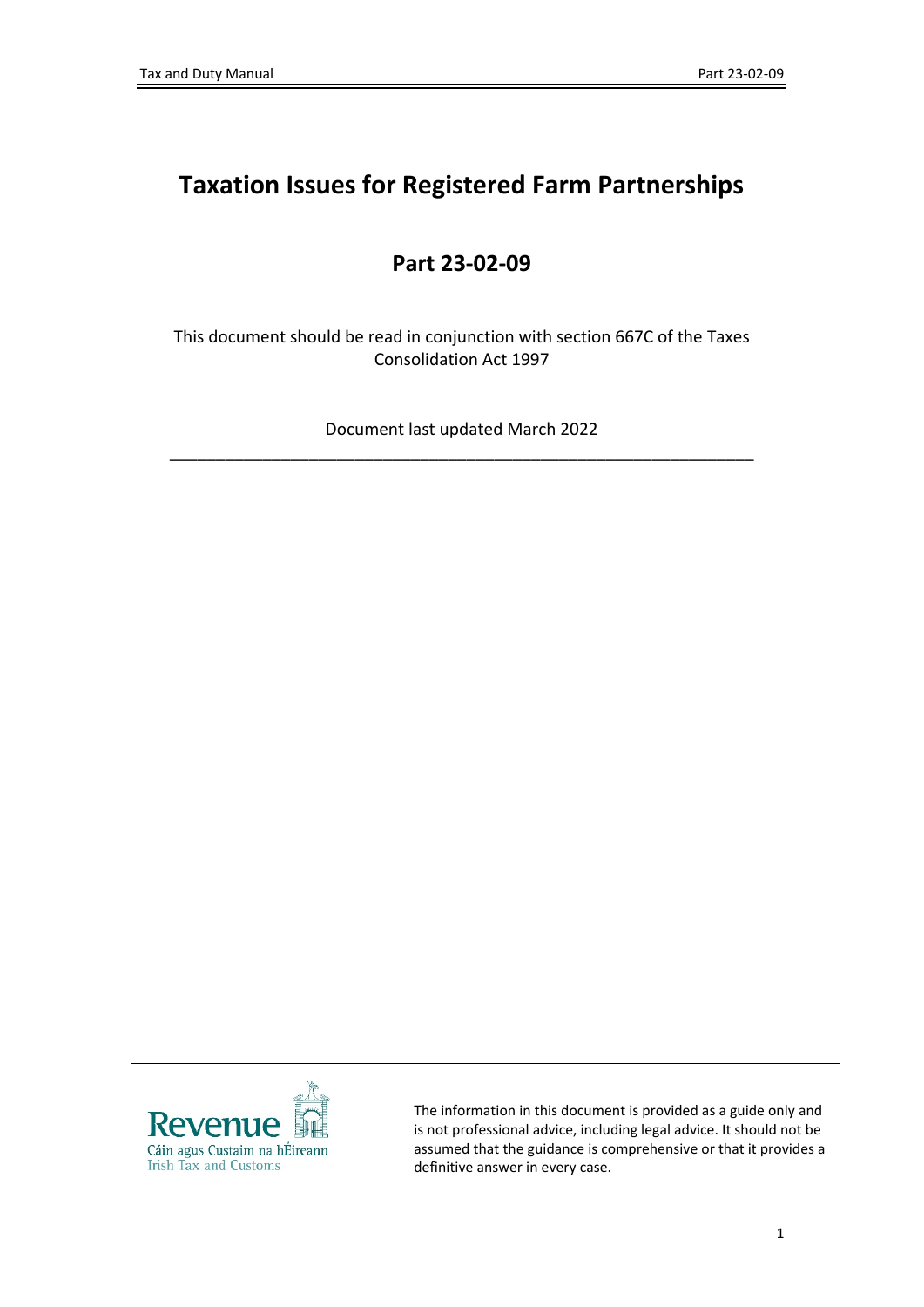## **Table of Contents**

| 1<br>2 |       |  |                                                                         |  |
|--------|-------|--|-------------------------------------------------------------------------|--|
|        | 2.1   |  |                                                                         |  |
|        | 2.2   |  |                                                                         |  |
|        | 2.3   |  |                                                                         |  |
| 3      |       |  |                                                                         |  |
|        | 3.1   |  |                                                                         |  |
|        | 3.1.1 |  |                                                                         |  |
|        | 3.1.2 |  |                                                                         |  |
|        | 3.2   |  | Increased relief for qualifying young farmers in Registered Farm        |  |
|        |       |  |                                                                         |  |
| 4      |       |  | Calculating the profits / losses of a Registered Farm Partnership 9     |  |
|        | 4.1   |  |                                                                         |  |
|        | 4.2   |  |                                                                         |  |
|        | 4.3   |  |                                                                         |  |
|        |       |  |                                                                         |  |
|        | 4.3.1 |  |                                                                         |  |
|        | 4.3.2 |  |                                                                         |  |
|        | 4.3.3 |  |                                                                         |  |
|        | 4.3.4 |  |                                                                         |  |
|        | 4.3.5 |  |                                                                         |  |
|        | 4.4   |  |                                                                         |  |
|        | 4.5   |  |                                                                         |  |
| 5      |       |  |                                                                         |  |
|        | 5.1   |  |                                                                         |  |
|        | 5.2   |  |                                                                         |  |
|        | 5.3   |  |                                                                         |  |
|        | 5.4   |  |                                                                         |  |
|        | 5.5   |  |                                                                         |  |
|        | 5.5.1 |  | Terminal loss relief in respect of a Registered Farm Partnership Loss17 |  |
|        | 5.6   |  | Claims and Elections Affecting Individual Partners' Tax Liability17     |  |
|        | 5.7   |  |                                                                         |  |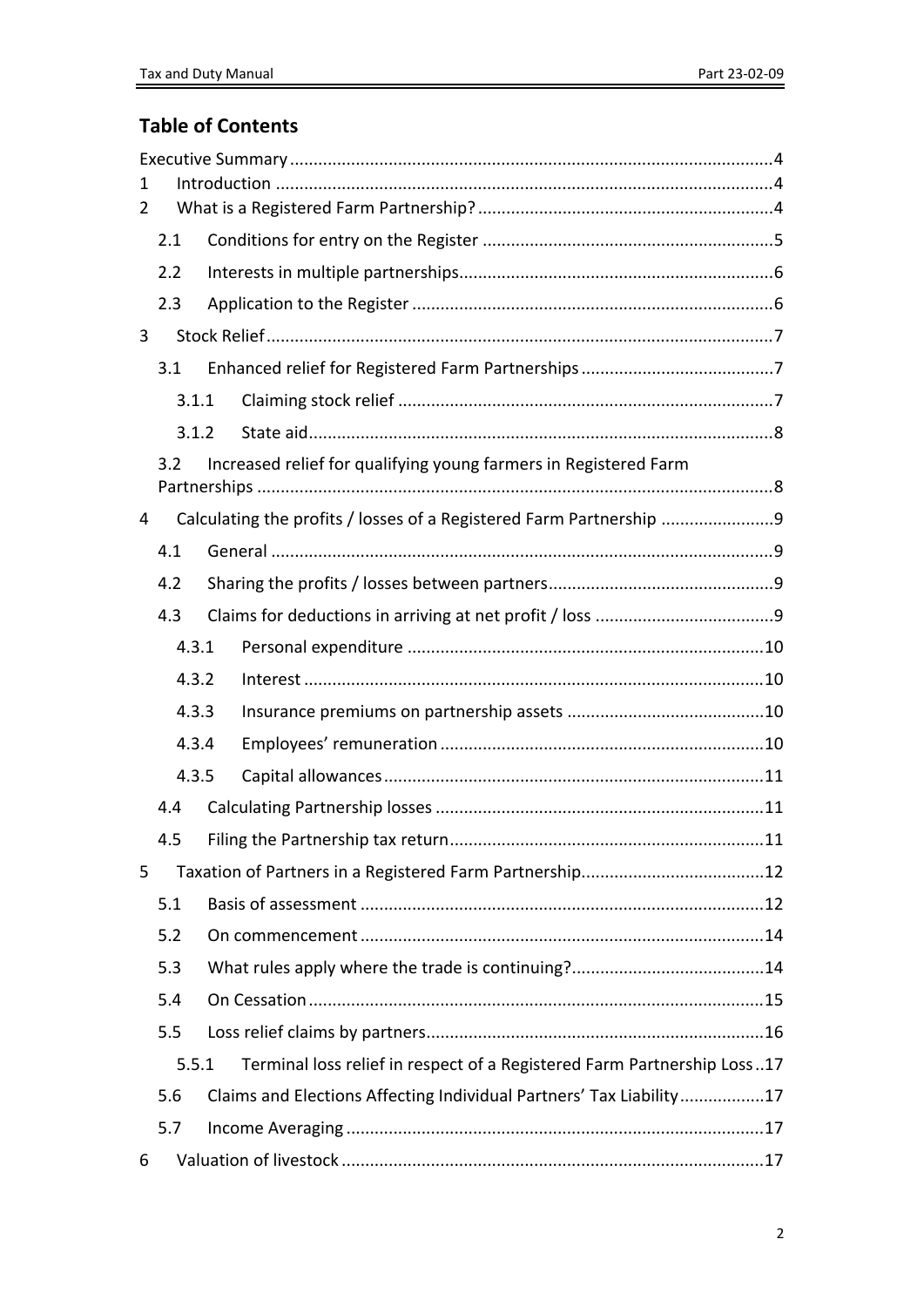|   | 6.1.1 | On Commencement of a Registered Farm Partnership17                                                                                                                                                                             |  |
|---|-------|--------------------------------------------------------------------------------------------------------------------------------------------------------------------------------------------------------------------------------|--|
|   | 6.1.2 |                                                                                                                                                                                                                                |  |
| 7 |       |                                                                                                                                                                                                                                |  |
|   | 7.1   |                                                                                                                                                                                                                                |  |
|   | 7.1.1 | introduced into the Registered Farm Partnership as capital If the<br>farmer introduces the buildings as capital to the partnership, the capital<br>allowances in respect of these buildings are available to the partnership20 |  |
|   | 7.1.2 | acquired by the Registered Farm Partnership 20                                                                                                                                                                                 |  |
|   | 7.1.3 | not introduced to the Registered Farm Partnership20                                                                                                                                                                            |  |
|   | 7.2   |                                                                                                                                                                                                                                |  |
|   | 7.2.1 |                                                                                                                                                                                                                                |  |
|   | 7.2.2 | Plant & Machinery Contributed as Partnership Capital 20                                                                                                                                                                        |  |
|   | 7.2.3 |                                                                                                                                                                                                                                |  |
| 8 |       |                                                                                                                                                                                                                                |  |
|   | 8.1   |                                                                                                                                                                                                                                |  |
|   | 8.2   |                                                                                                                                                                                                                                |  |
|   | 8.2.1 |                                                                                                                                                                                                                                |  |
|   | 8.2.2 |                                                                                                                                                                                                                                |  |
|   | 8.3   | Licencing of farm land in Registered Farm Partnership and subsequent                                                                                                                                                           |  |
|   | 8.3.1 |                                                                                                                                                                                                                                |  |
|   | 8.3.2 |                                                                                                                                                                                                                                |  |
|   | 8.3.3 |                                                                                                                                                                                                                                |  |
|   | 8.4   |                                                                                                                                                                                                                                |  |
|   | 8.5   |                                                                                                                                                                                                                                |  |
|   |       |                                                                                                                                                                                                                                |  |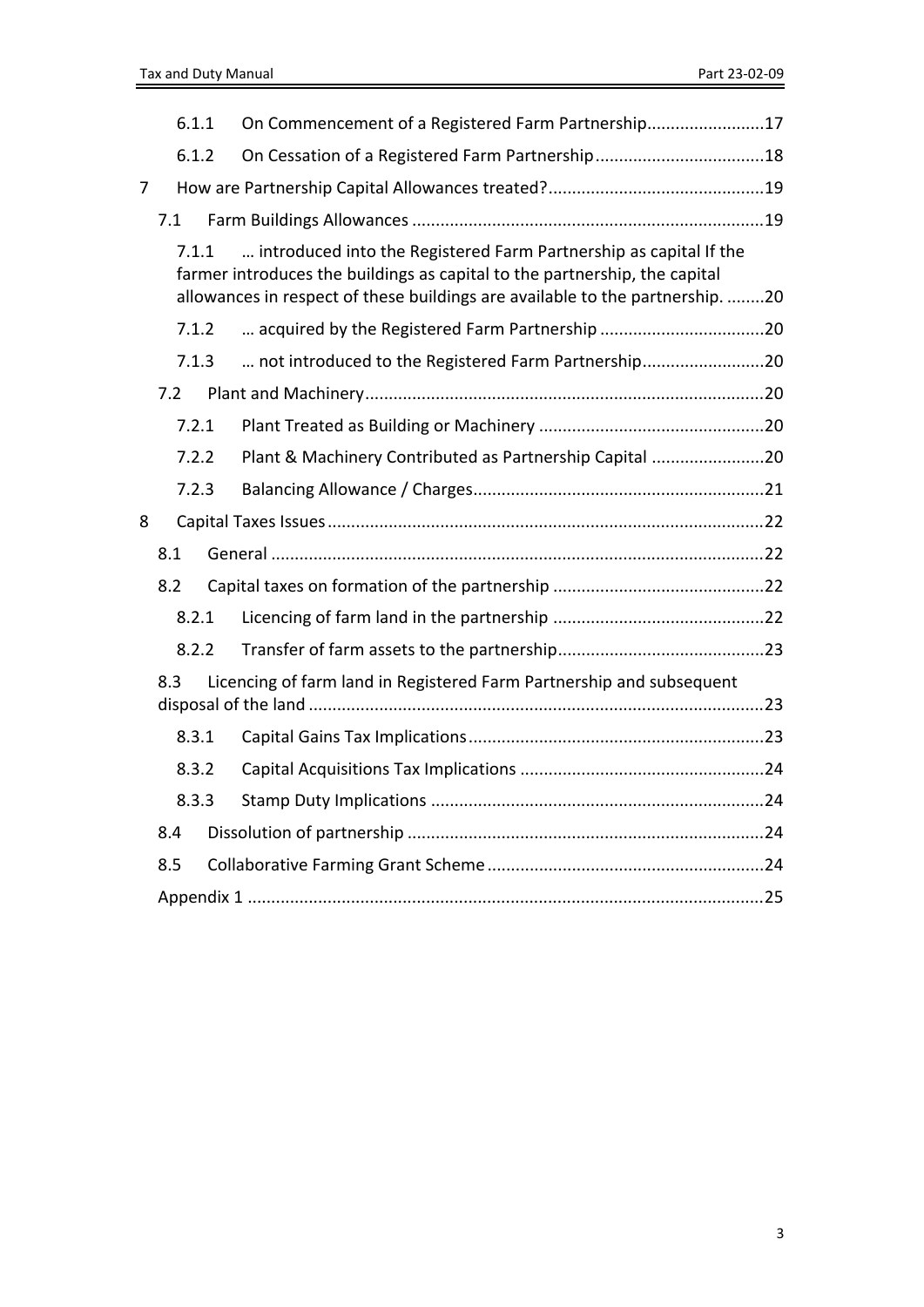# <span id="page-3-0"></span>Executive Summary

A farm partnership is where two or more farmers come together to combine their farming operations into one business. The partners share the profit that the farm partnership makes on the basis of an agreed ratio.

Section 667C of the Taxes Consolidation Act 1997 (TCA) provides for enhanced stock relief at the rate of 50% for farmers who are partners in a "Registered Farm Partnership". A Registered Farm Partnership is a farm partnership that is registered on the Register of Farm Partnerships maintained by the Department of Agriculture, Food and the Marine in accordance with section 667C TCA and the Registration of Farm Partnership Regulations 2015 (S.I. No. 247 of 2015).

This manual explains the principal features of the Irish tax system as it relates to farmers establishing, registering and maintaining a Registered Farm Partnership.

# <span id="page-3-1"></span>1 Introduction

Following the ending of the Milk Quota Regulations on 31 March 2015, the legal basis for the Register of Milk Production Partnerships ceased to exist and consequently the Register of Milk Production Partnerships was no longer valid. Instead "Registered Farm Partnerships" were introduced to encourage the creation of new collaborative farming arrangements across all farming sectors.

There are many benefits attaching to being registered on the Register of Farm Partnerships. Farm partnerships can help to address a variety of issues such as scale, land and capital equipment availability, sharing of skills, work / life balance, succession and rural isolation. One of the financial incentives to encourage the establishment and maintenance of Registered Farm Partnerships is the granting of enhanced stock relief to farmers who form a Registered Farm Partnership. Partners in a Registered Farm Partnerships are entitled to a deduction against their trading income of 50% of the increase in the value of trading stock in an accounting period (as opposed to the normal 25% rate). In addition, a Collaborative Farming Grant Scheme is available under the Rural Development Programme 2014-2020 to cover part of the legal, advisory and financial services costs incurred in the setting up of the Registered Farm Partnership.

# <span id="page-3-2"></span>2 What is a Registered Farm Partnership?

A farm partnership is where two or more farmers come together to combine their farming operations into one business. The partners share the profit that the farm partnership makes on the basis of an agreed ratio. A Registered Farm Partnership is a farm partnership that is registered on the Register of Farm Partnerships maintained by the Department of Agriculture, Food and the Marine (DAFM) in accordance with section 667C of the Taxes Consolidation Act 1997 (TCA) and the Registration of Farm Partnership Regulations 2015 (S.I. No. 247 of 2015). The main benefit of establishing and maintaining a Registered Farm Partnership from a tax perspective is the availability of enhanced stock relief for the members of the partnership.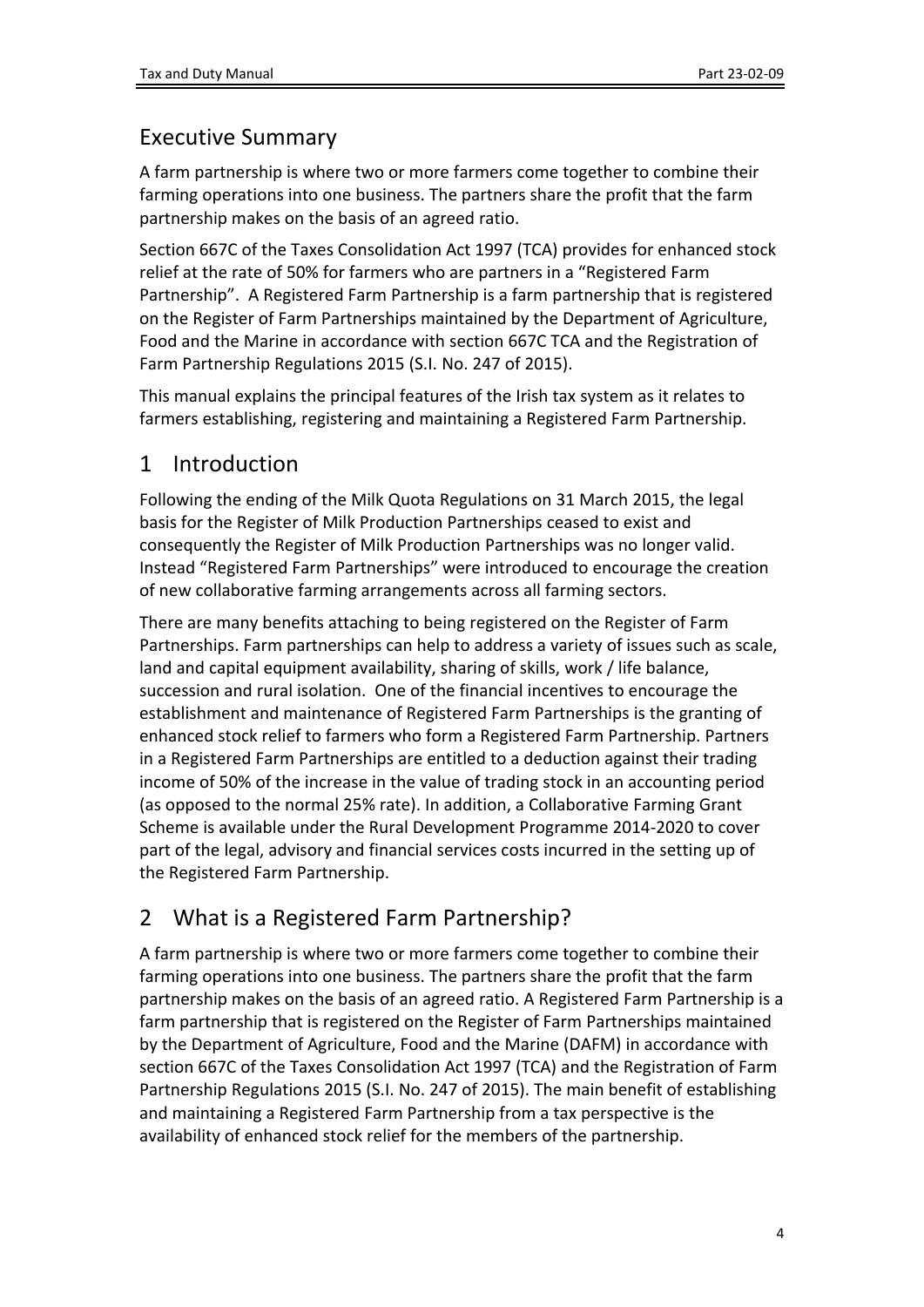## <span id="page-4-0"></span>2.1 Conditions for entry on the Register

In order for a farm partnership to be eligible for entry on the Register, the following conditions must be satisfied:

- The partnership must exist wholly for the purpose of carrying on a trade of farming.
- The farm partnership agreement must be in writing and must include the identity of the partners and the land, the ratio of the partners share in the partnership and the details of the operation of the partnership. The agreement must also commit the partners to a period of operation as a farm partnership for at least 5 years.
- The partnership must consist of at least 2 persons but not more than 10 persons.
- Of the members of the farm partnership at least one member must be an 'experienced farmer'. The experienced farmer (which can be an individual or a company) must have been engaged in farming at least 3 hectares of useable farm land for at least 2 years prior to the formation of the partnership. In the case of a partner who is a farming company, the company itself, as opposed to its officers/employees, must have been carrying on the farming trade for the requisite 2 year period. Of the other partners in the partnership, at least one must be an individual who is an 'experienced farmer' or an individual who has an appropriate farming qualification who is entitled to at least 20% of the profits of the partnership.
- All partnership members must be active partners. This means that the partners must spend at least 10 hours per week on average personally engaged in the activities of the partnership during the accounting period. Where the partner is a company, the officers and employees must between them spend an average of at least 10 hours per week personally engaged in the activities of the partnership.
- Aside from certain excluded farm assets, all partners are required to contribute all of their farm land, entitlement to agricultural payments, livestock and farming machinery to the partnership and may not have an interest in any such agricultural assets outside of the partnership. Partners are not however obliged to transfer ownership of their farm land to the partnership and may licence the land concerned to the partnership and the partners will not be treated as having an interest in land outside of the partnership in such circumstances. Land which is jointly owned by a proposed partner must also be contributed / licenced to the partnership even where the other co-owner(s) do not wish to join the partnership. In such circumstances, the other co-owner(s) must seek a specific exemption from the Minister for Agriculture, Food and the Marine in order to remain outside of the partnership. Commonage land held by a proposed partner must also be licenced to the partnership. However, the other commonage rights holder(s) are not required to become partners or seek an exemption from the Minister from joining the partnership. Farm assets used for the purpose of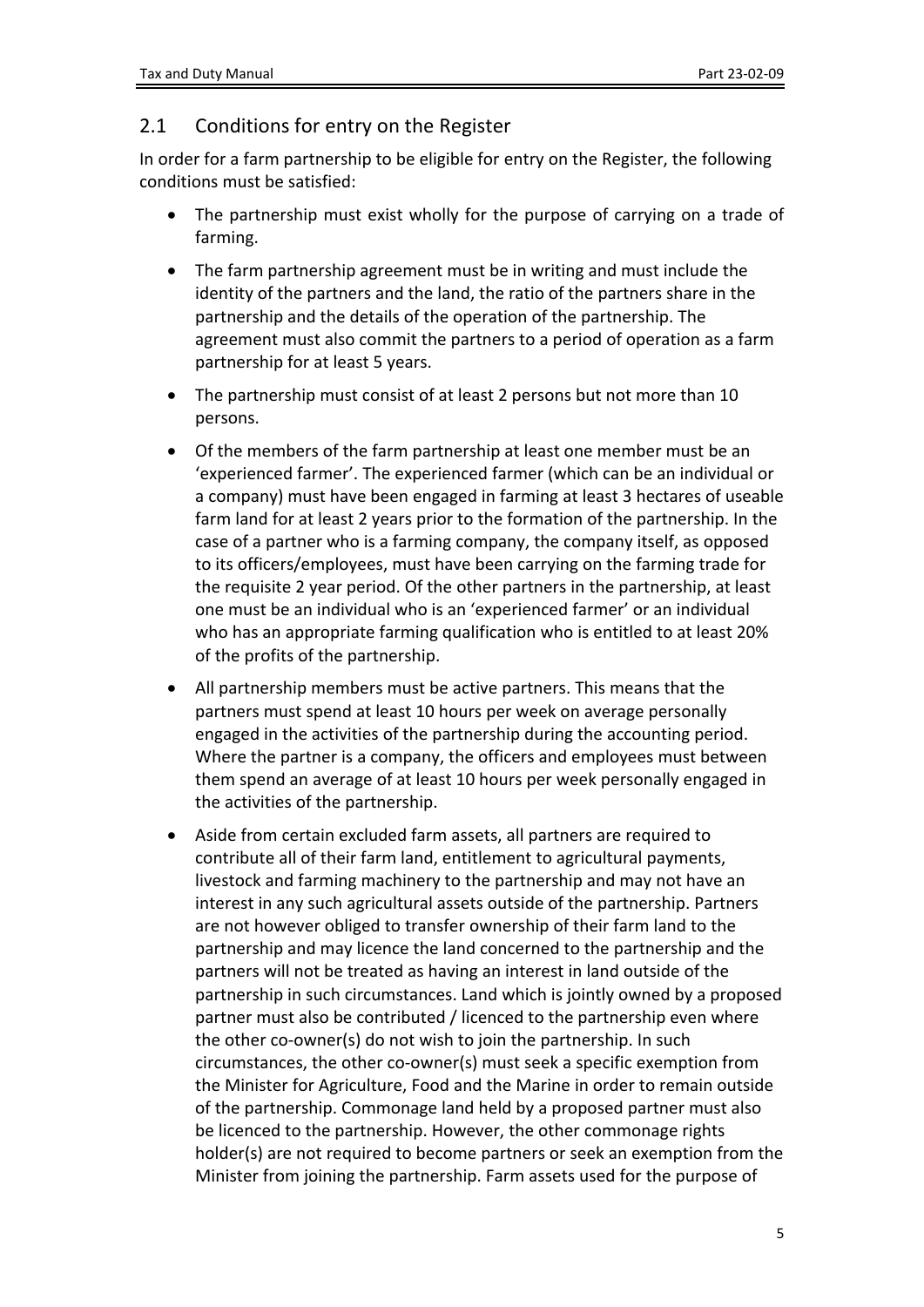pig farming, poultry farming, mushroom farming, forestry, bloodstock farming, intensive horticultural cropping, on-farm milk processing or fuel / electricity generation enterprises may remain outside of the partnership and be farmed separately.

 Any payments arising to a partner from the trade of farming for the purposes of the farm partnership must be paid by the partner to the farm partnership. This includes, for example, agricultural sales and common agricultural payments but does not include payments received by a partner from the Department of Social Protection or rental income.

## <span id="page-5-0"></span>2.2 Interests in multiple partnerships

A farmer may not, at any one time, be a partner in or have an interest in more than one Registered Farm Partnership. This also means that a farmer cannot be a partner, as a natural person, and at the same time be a shareholder or director of a company that is also a partner in the same Registered Farm Partnership. Similarly, a farmer may not be a shareholder or director in more than one company which are partners in the same Registered Farm Partnership.

## <span id="page-5-1"></span>2.3 Application to the Register

Farmers wishing to have their farm partnership placed on the Register should submit their application to DAFM's Farm Partnership Unit - see Department's [website](http://www.agriculture.gov.ie/farmingsectors/newfarmpartnershipregister) for further information.

Once the farm partnership is placed on the Register, a Farm Partnership Registration Number (FPRN) will be issued. The partnership must continue to meet the requirements set out in section 2.1 above in order to remain on the Register. In addition, the precedent partner must notify DAFM of any alterations to the partnership within 21 days of the change including changes to the area of land, the status of the partners or the profit-sharing ratio. An amended Farm Partnership Agreement should be submitted to DAFM in such circumstances with the partnership changes included. Partnerships which fail to continue to satisfy the conditions or who fail to alert DAFM of changes may be removed from the Register with effect from the date they ceased to meet the conditions or altered the partnership agreement and the stock relief will not be available for that accounting period. DAFM are also authorised to appoint officers to carry out investigations into the operation of Registered Farm Partnerships and such officers are permitted to exercise certain powers, including the power to inspect, examine and search any land and / or any records relating to the partnership, in order to ensure that the relevant legislative requirements are being adhered to.

In circumstances where DAFM refuse to enter the partnership on the Register or decide to remove the partnership from the Register or refuse to amend an entry on the Register, DAFM will issue a notice to the precedent partner informing them of the reason for the decision. Should the precedent partner wish to appeal such decision, a written notice specifying the grounds for appeal, must be submitted within 21 days of the date of the notice to the Agricultural Appeals Office.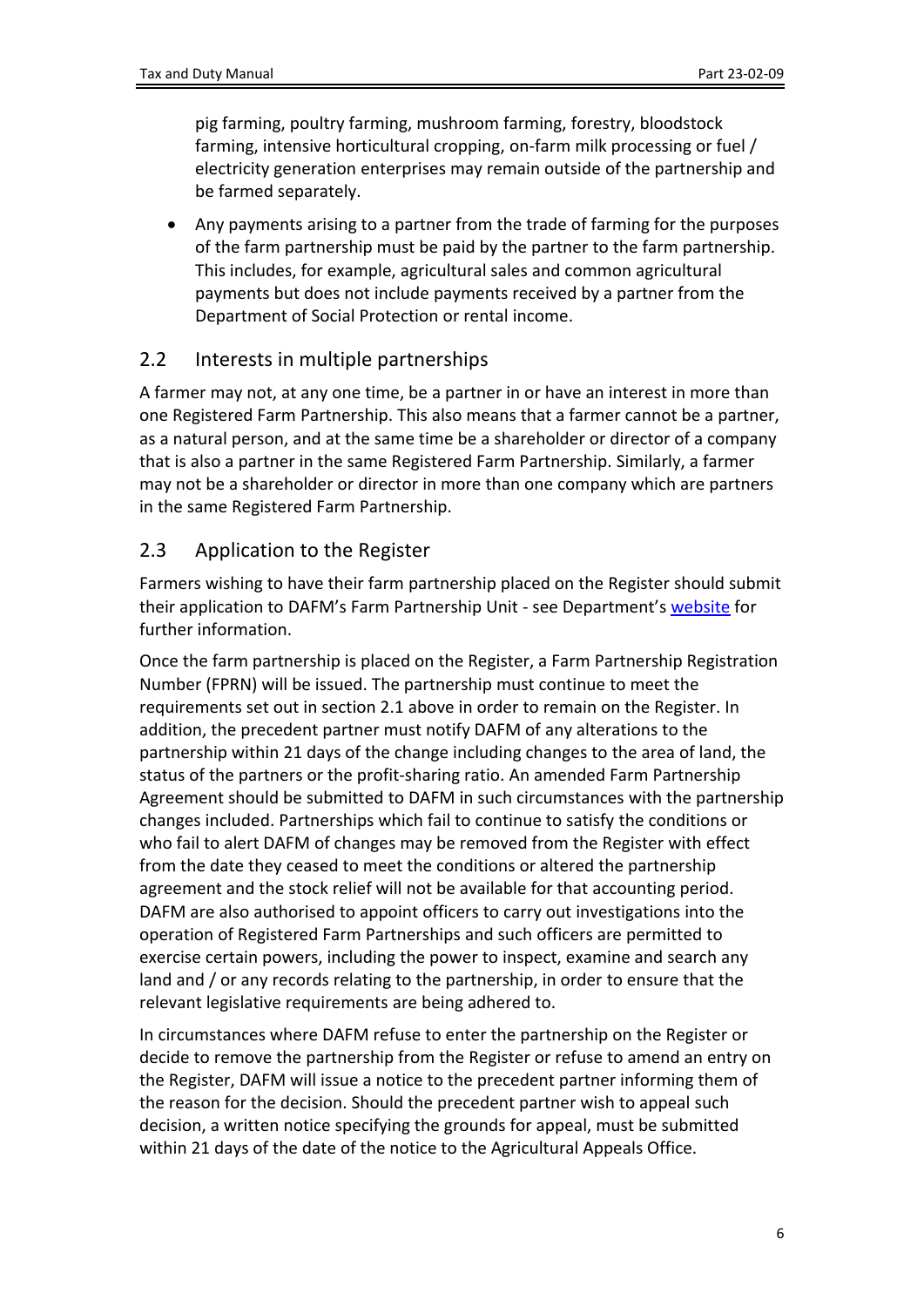# <span id="page-6-0"></span>3 Stock Relief

The primary benefit from a tax perspective of establishing and maintaining a Registered Farm Partnership is the availability of enhanced stock relief for the members of the partnership.

Stock relief reduces farm profits by reference to the increase in stock values for an accounting period. It is granted to farmers whose profits are calculated on the strict earnings basis (i.e. taking account of debtors, creditors and stock on hand) where there is an increase in the level of stock-on-hand by the end of the accounting period. Broadly speaking, the relief takes the form of a deduction of a defined percentage, to be allowed in computing the trading profits of an accounting period.

## <span id="page-6-1"></span>3.1 Enhanced relief for Registered Farm Partnerships

All farmers are allowed a relief of 25% on the increase in value of trading stock and work-in-progress at the end of the accounting period over and above the opening value.

However, in the case of a partner in a Registered Farm Partnership, for accounting periods ending after 1 January 2012 and ending before 31 December 2022, stock relief at the rate of 50% applies. The amount of stock relief which may be claimed by a partner over each 3 year period is subject to an aggregate cap. Prior to 1 January 2014 the maximum cash equivalent of the relief a partner was entitled to receive was limited to €7,500 over a 3 year period. For a period commencing on or after 1 January 2014, the cap is increased to €15,000 over 3 years (further information on State aid is outlined below).

## <span id="page-6-2"></span>3.1.1 Claiming stock relief

In order to calculate the stock relief deduction for an accounting period, it is necessary to identify the trading stock of the farming trade and then to value it at the beginning and end of the accounting period. The values used to determine the increase (if any) of the trading stock are generally to be taken as the valuation figures used in the accounts. A written claim for the relief must be made before the return filing date for that tax year. This means that the stock relief claim for a year (e.g. 2021) must be made no later than 31 October 2022 or the extended November 2022 deadline if filing via ROS.

The partnership will be required to enter the total amount of relief being claimed by the partners in the partnership when filing the annual partnership return.

In addition, the individual partners will also be required to indicate the amount of stock relief being claimed by them individually when filing their individual tax returns. In the individual Income Tax Return (Form 11), the following fields should be completed in the "Farm details" section:

- Tick box to indicate that taxpayer is in a Registered Farm Partnership, **and**
- enter amount of stock relief used by taxpayer under **S 667C**.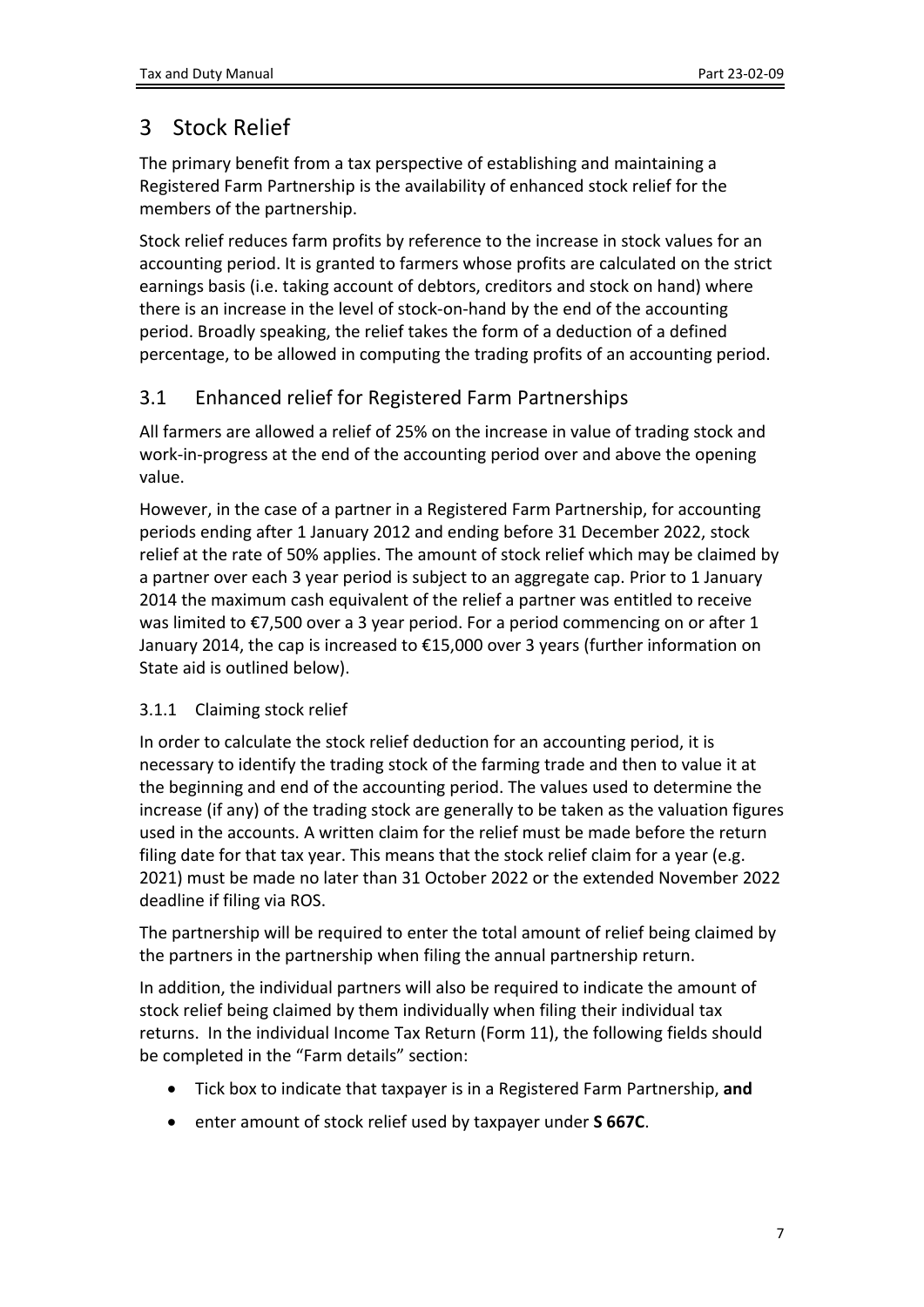The exception to this is if a partner is entitled to increased stock relief for qualifying young farmers, in which case the following fields should be completed in the "Farm details" section:

- Tick box to indicate that taxpayer is in a Registered Farm Partnership, **and**
- enter amount of stock relief used by taxpayer under **S 667B**.

Increased stock relief for qualifying young farmers is discussed in greater detail in [section](#page-7-1) [3.2](#page-7-1) below.

Stock relief cannot be used to create or augment a loss. In addition, certain capital allowances and loss relief provisions do not operate where stock relief is granted for an accounting period. This includes a restriction on the carry forward of unused losses from previous years. In addition, unused capital allowances in the year of the claim, including any capital allowances brought forward and treated as capital allowances for the year of claim, are also not available to carry forward to subsequent years.

#### <span id="page-7-0"></span>3.1.2 State aid

The scheme of enhanced stock relief constitutes an EU State aid and as such must comply with EU State aid rules. The legal basis for the 50% stock relief was Commission Regulation (EC) 1535/2007 on the application of the EC Treaty to de minimis aid in the sector of agricultural production. This set out that the total de minimis aid to any individual farmer must not exceed €7,500 over any three year period, with the total increasing to €15,000 over 3 years from 1 January 2014 onwards (as the EU Agriculture de minimis Regulation was updated – EC 1408/2013). The net effect of these EU requirements is that stock relief claims by individuals in Registered Farm Partnerships must comply with the de minimis €15,000 rolling three-year limit for assessment years 2014 onwards, with the lower €7,500 limit only applicable to the 2013 assessment year.

## <span id="page-7-1"></span>3.2 Increased relief for qualifying young farmers in Registered Farm Partnerships

There is also an enhanced scheme of stock relief available to certain young trained farmers who meet certain training requirements. A qualifying young farmer, who is a partner in a Registered Farm Partnership, is entitled to stock relief at the rate of 100% for four years instead of the usual 50% deduction, beginning in the year in which the individual begins farming. The cash equivalent amount of stock relief at the 100% rate which a young trained farmer can receive will be limited to €40,000 in a single year of assessment and €70,000 in aggregate over the four years of the scheme. This is subject to an overall €70,000 limit imposed under Article 18(7) of Commission Regulation (EU) No. 702/2014 on the aggregate amount of relief which may be claimed under the 100% stock relief provisions in section 667B, relief for partners in succession farm partnerships under section 667D and stamp duty relief for young trained farmers under section 81AA of the Stamp Duties Consolidation Act 1999. Once a farmer has claimed the available relief under the enhanced 100% stock provisions, the rate drops to the 50% rate annually while trading in a Registered Farm Partnership.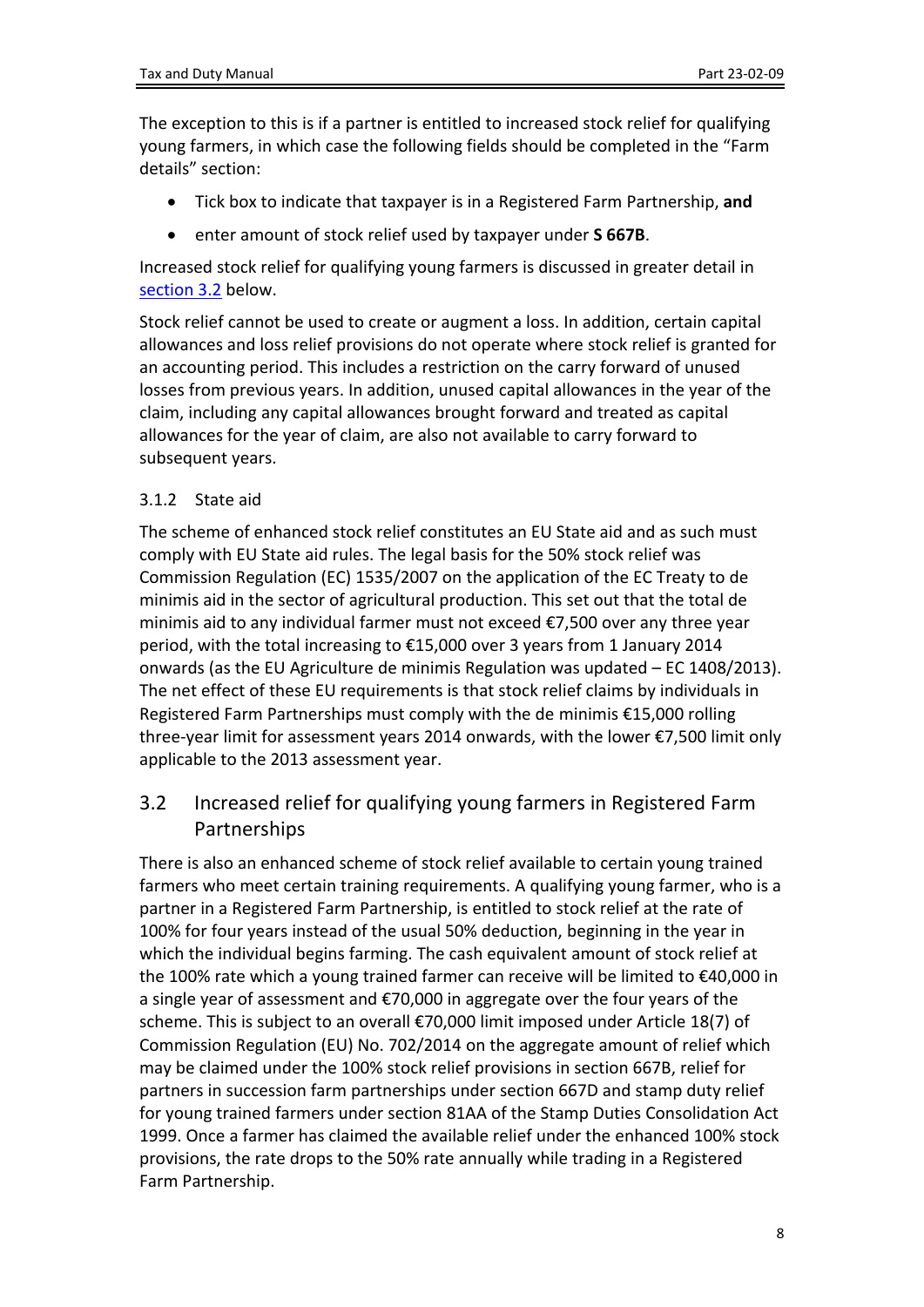In the case of a partnership, the practice has been to deduct the stock relief due in arriving at the partnership profit. This practice can continue where all the partners come within the same stock relief regime within a Registered Farm Partnership. However, where some partners in the partnership are entitled to 100% stock relief being young trained farmers, while others are entitled to the 50% rate of stock relief for Registered Farm Partnerships, stock relief should be given by way of deduction from the individual partner's share of the allocated profits.

# <span id="page-8-0"></span>4 Calculating the profits / losses of a Registered Farm Partnership

## <span id="page-8-1"></span>4.1 General

Farmers who commence trading in a partnership should be aware that separate rules apply in calculating the assessable profits of partnerships. The total profit of the partnership is calculated and is then divided between the partners in accordance with the agreed profit-sharing ratio in the Partnership Agreement. The individual partners then file their own self-assessment tax returns reporting the tax due on their share of the net partnership profit. This is referred to as the partner's "several trade". The partners cannot be taxed on more than the partnership profit.

## <span id="page-8-2"></span>4.2 Sharing the profits / losses between partners

The partnership should compute its business profits each year using the income tax rules as they apply to individuals. Partnership income is calculated as if the partnership is a separate person. This means that a statement of income and expenses is prepared showing the total income and expenses of the partnership. The same addbacks / restrictions that apply for sole traders will apply to a partnership in arriving at the tax adjusted profit / loss. It is the net partnership profit that is then divided between the partners.

Each partner is also entitled to his or her share of the capital allowances attributable to the partnership trade and is liable to tax on his or her share of the partnership's balancing charges (if any) for each year of assessment in which he or she is a partner.

For tax purposes the allocation of profits or losses for an accounting period cannot be varied retrospectively after the end of that accounting period. The computation of a farmer's taxable profits (or tax loss) for any relevant period of account is, in principle, made in exactly the same way as for any other trade.

## <span id="page-8-3"></span>4.3 Claims for deductions in arriving at net profit / loss

Expenses incurred wholly and exclusively in operating the partnership farming trade

will be deductible in arriving at the tax adjusted profit / loss. No deduction can be made in respect of appropriations of profit such as partner's salary and interest on partners' capital accounts.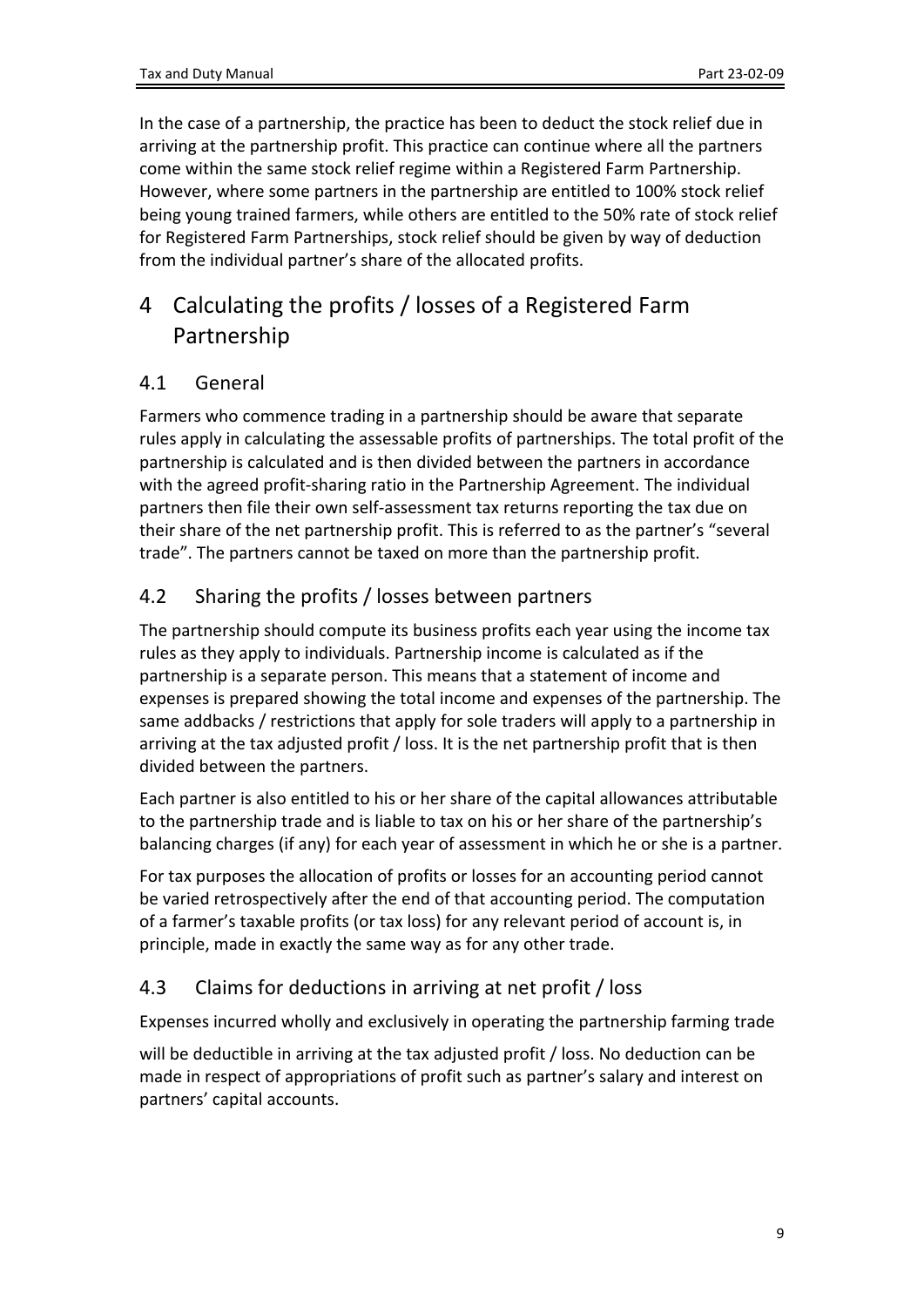#### <span id="page-9-0"></span>4.3.1 Personal expenditure

The claim for relief for any expenditure incurred by a partner on behalf of the partnership must be included in the computation of the partnership's business profits. It is not possible for individual partners to make personal claims for expenses. This is because expenses incurred by a partner only qualify for relief if they are made 'wholly and exclusively' for the purposes of the partnership business. The only legal basis for giving relief for such expenses is as a deduction in the calculation of the profits of the partnership business. This does not mean that expenses incurred by a partner can only be relieved if they are included in the partnership accounts. Revenue will accept adjustments for such expenses to the tax computations included in the partnership return provided the adjustments are made before apportionment of the net profit between the partners. Once the adjustments have been made the expenditure is treated, for all practical purposes, as if it had been included in the partnership's accounts.

Payments made by a partnership towards the personal or domestic expenses of a partner are disallowable. However, in some cases expenses paid may be partly personal and partly business. These may include amounts paid for petrol or diesel, oil and fuel, electricity, insurance and interest. An allocation of these mixed expenses may be made to exclude the personal element of them which is not deductible as a business expense.

#### <span id="page-9-1"></span>4.3.2 Interest

Interest on money borrowed by the partnership for the purpose of earning partnership income is deductible in computing the profit / loss of the partnership. A partner who has borrowed money to buy land which is licenced to the farm partnership, can deduct interest on the loan against his or her portion of the partnership profit. Similarly, a partner who has borrowed money to purchase farm assets which are contributed to the partnership, where the debt is not transferred to the partnership, can deduct the interest on the loan against his or her portion of the partnership profit.

#### <span id="page-9-2"></span>4.3.3 Insurance premiums on partnership assets

Where a partnership asset forms part of the circulating capital of the partnership and it is insured, the expense of insuring the asset is deductible against the partnership's profits.

## <span id="page-9-3"></span>4.3.4 Employees' remuneration

Remuneration paid to employees by way of salary or pension is deductible in computing partnership profits. However, farm wages, if they are capital in nature, e.g. if the partnership uses some of its farm employees to carry out fencing improvements as opposed to repairs and renewals of fences, such wages are not allowed as a deduction. In this situation the partnership may be entitled to claim capital allowances having regard to the nature of the expenditure. Payment of wages to family members which appear excessive will be challenged under the "wholly and exclusively" rule.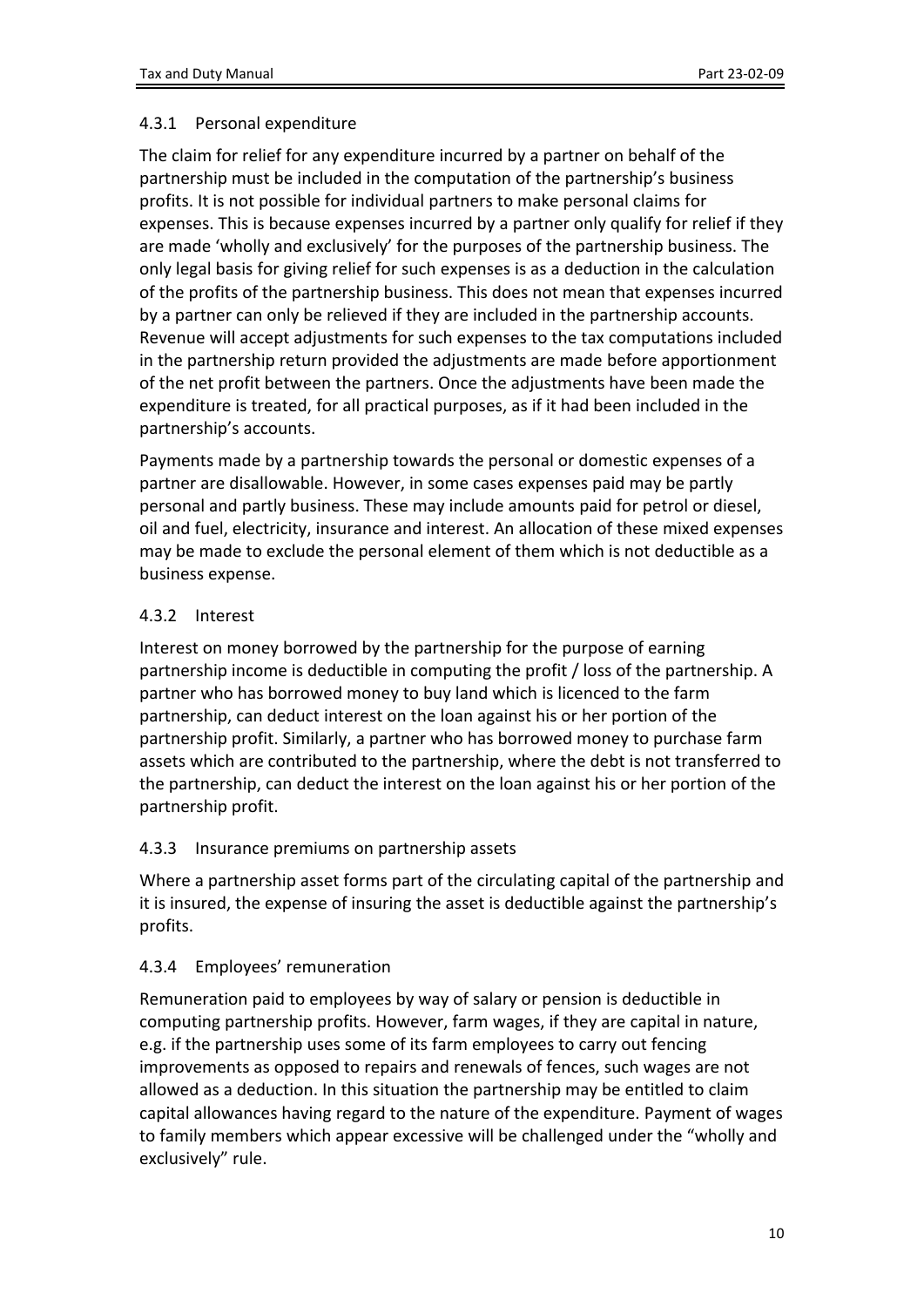#### <span id="page-10-0"></span>4.3.5 Capital allowances

Please refer to section 7 below for detail on capital allowance claims.

### <span id="page-10-1"></span>4.4 Calculating Partnership losses

The tax loss of the Registered Farm Partnership is calculated in the same way, and is allocated between the partners in the same manner, as the Registered Farm Partnership's taxable profits. However, each partner is responsible for claiming the loss relief appropriate to their own personal circumstances. The partner makes the same form of loss relief claim as if he or she were a sole trader and each partner can make his or her own decision as to the form of loss relief, i.e. current year or carry forward loss claim. Farming loss relief claims can also be restricted in certain circumstances. Please refer to Tax and Duty Manual [Part](https://www.revenue.ie/en/tax-professionals/tdm/income-tax-capital-gains-tax-corporation-tax/part-12/12-01-02.pdf) [12-01-02](https://www.revenue.ie/en/tax-professionals/tdm/income-tax-capital-gains-tax-corporation-tax/part-12/12-01-02.pdf) and [section](#page-15-1) [5.5](#page-15-1) below for additional information on loss relief claims by individuals.

There are special rules which apply to partnership losses. No partner can have a taxable profit if there has been a taxable loss for the partnership, irrespective of the partnership agreement. In addition, the aggregate of tax losses allocated to the partners several trades cannot exceed the adjusted trading profits. In other words, where a partnership makes a profit no partner can claim relief for any loss. In addition, the loss relief claimed by the individual partners cannot exceed the total partnership loss.

#### **Example**

Tom and Billy are in partnership sharing profits and losses equally. For the year ended 31 December 2015 the partnership shows an adjusted profit of €14,000 after adding back salary for Tom of €15,000.

|                 | <b>Total</b> | Tom    | <b>Billy</b> |
|-----------------|--------------|--------|--------------|
| Loss            | (1,000)      | (500)  | (500)        |
| Salary          | 15,000       | 15,000 |              |
| Adjusted profit | 14,000       | 14,500 | (500)        |

As there is an overall partnership profit of €14,000, Billy will not be entitled to relief for his loss of €500. Tom's assessment will be on €14,000 (the overall partnership profit).

## <span id="page-10-2"></span>4.5 Filing the Partnership tax return

The precedent partner is required to make the partnership's return of income for any tax year on the Form 1 (Firms) before the latest return filing date for that year, whether or not the partnership is sent a notice or return form by the Inspector. This is essentially a return of information as no income tax is payable by the partnership itself.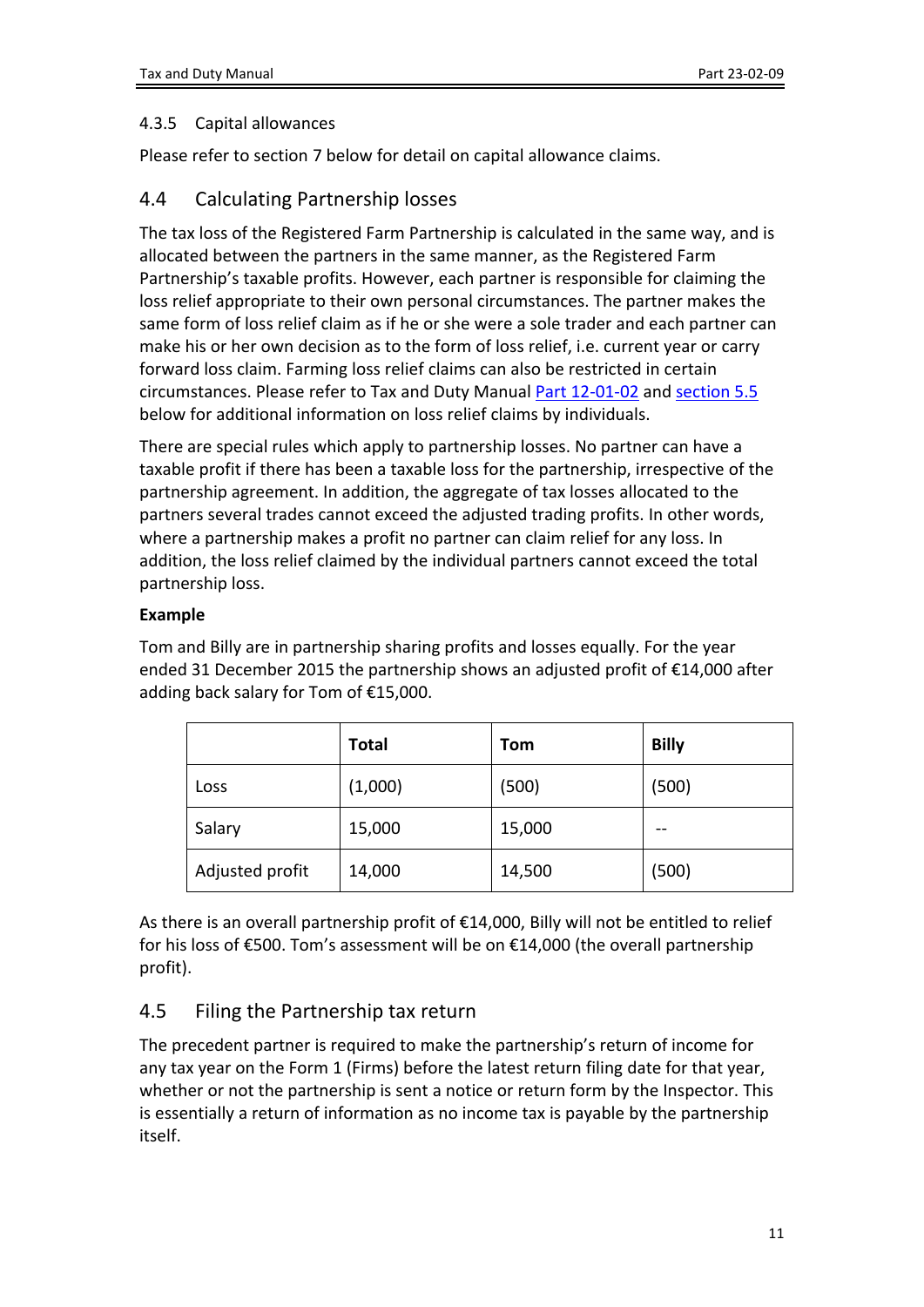The precedent partner is usually the person who is the first named in the partnership agreement. He or she should ensure that the Registered Farm Partnership is registered as a partnership with the local Revenue Office for all relevant taxes. This is because some legal obligations remain with the partnership. Although income tax is charged on the individual partners rather than on the partnership, the partnership is still required to make a return of partnership income and an allocation of that income between the individual partners. The partnership may also be required to register as an employer or as a principal contractor for Relevant Contracts Tax (RCT) and make PAYE and RCT returns and be liable for the tax deducted in respect of the payments it makes as employer or as a principal contractor.

# <span id="page-11-0"></span>5 Taxation of Partners in a Registered Farm Partnership

## <span id="page-11-1"></span>5.1 Basis of assessment

Once the profits / losses of the partnership have been calculated and have been apportioned between the partners in accordance with the agreed profit-sharing ratio, the normal Case I assessment rules apply to the individual partner. As stated above, the individual partner's share of the partnership profits (or losses) is treated as arising from a separate trade – their several trade. The income tax basis of assessment rules (as distinct from the partnership profit computational rules) are then applied separately to the portion of profit allocated to each partner to determine the amount of his or her taxable profit for the purpose of his or her Schedule D Case I assessment for each tax year in which he or she is a partner.

In general, farming activities carried on by a person, whether solely or in partnership, are treated as the carrying on of a single trade. This means that any farmer who has more than one farm or who may, for example, farm on his own account in one place and at the same time be a partner in a farming partnership with other farmers, must combine the profits from all of these farming activities in order to determine the farming profits on which he or she is taxable for any year of assessment or, if a company, for any accounting period. In general, the single trade rule means that a farmer who has an existing farming activity and who then commences a second or subsequent farming activity continues to be assessed on all his farming activities as an ongoing trade, i.e. the rules of commencement are not applied again in relation to the new farming activities. Similarly, the special cessation rules only apply where all farming has ceased entirely.

However, there is an exception to the above commencement and cessation rules in that a farmer, ceasing as a farming sole trader and moving in or out of a farming partnership is subject to the same treatment as any other trader - that is, the commencement and cessation rules apply. Consequently, if there is a commencement or cessation of a partnership trade by a farmer, the commencement or cessation rules apply in determining the basis periods to be used in assessing each partner, irrespective of whether or not the partner has any other ongoing farming activities.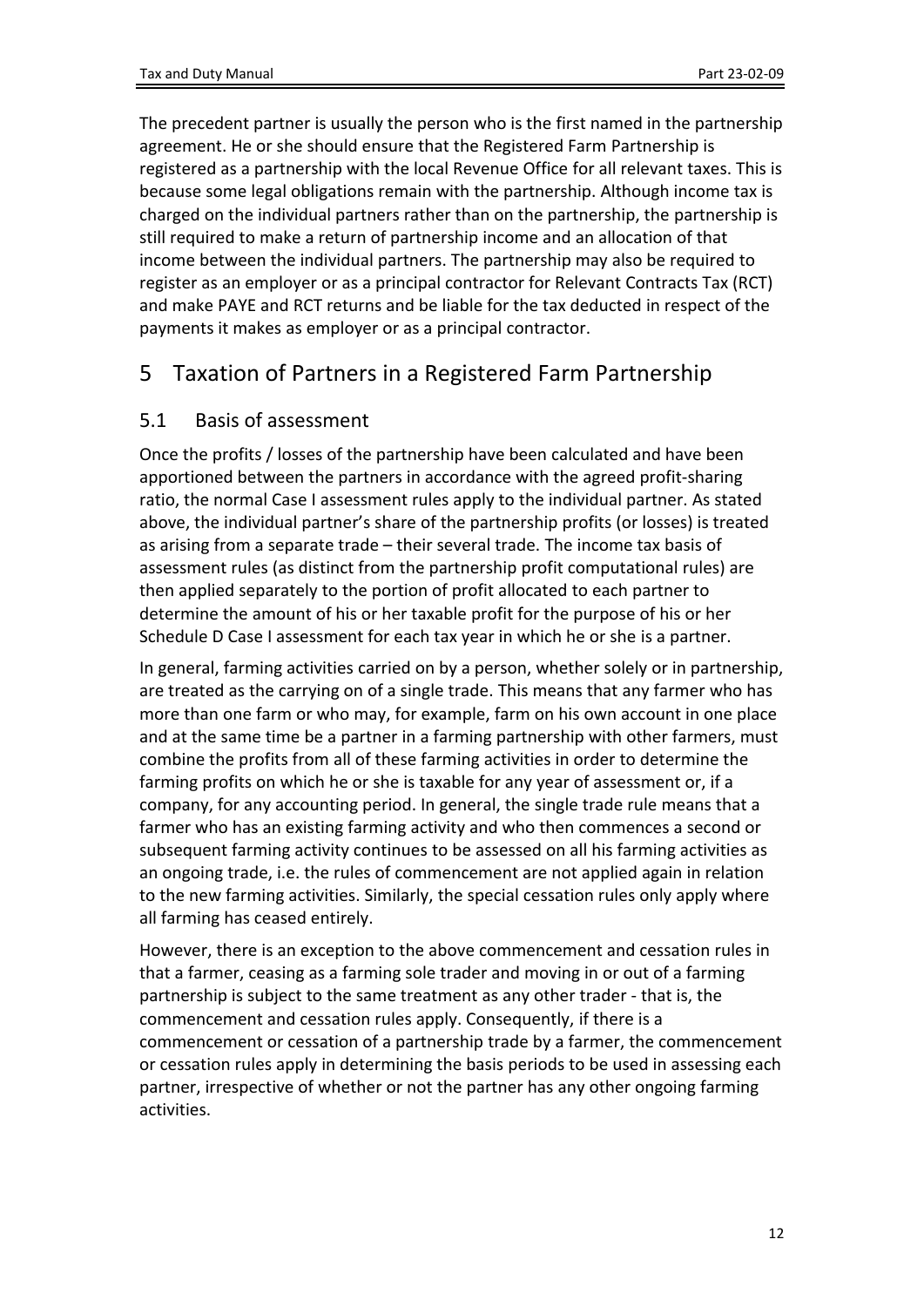It should be noted however that the single trade rule prevails and the commencement and cessation rules will not be triggered where a person with other farming activities is admitted to or retires from a continuing farming partnership, i.e. where a person already carries on a farming activity, the commencement and cessation rules only apply where the partnership trade itself is set up and commenced or is permanently discontinued.

#### **Example**

Farmer A commenced farming for the first time on his own account in August 2014. In March 2016, Farmer A established a Registered Farm Partnership with Farmer B.

Since a partnership trade is deemed to be set up and commenced when a person who has traded on his own account takes in one or more partners, the rules of commencement (see below) will be applied to determine Farmer A's assessable profits from the partnership for 2016 and 2017 (the first two tax years of the partnership trade).

#### **Example**

Farmer C commenced farming on his own account on 1 October 2013. He had not previously carried on any other farming activities in the State so that he was assessed on his farming profits under the rules of commencement for the first two years.

On 1 May 2015, Farmer C was admitted as a new partner into an existing farming partnership with Farmer D and Farmer E who had been farming in partnership since 2012. Since no question of a commencement (or cessation) of the partnership trade is involved, Farmer C's share of the farming partnership profits from 1 May 2015 are attributed to his single trade of farming and his assessment for the year 2015 is made on the basis of a continuing business.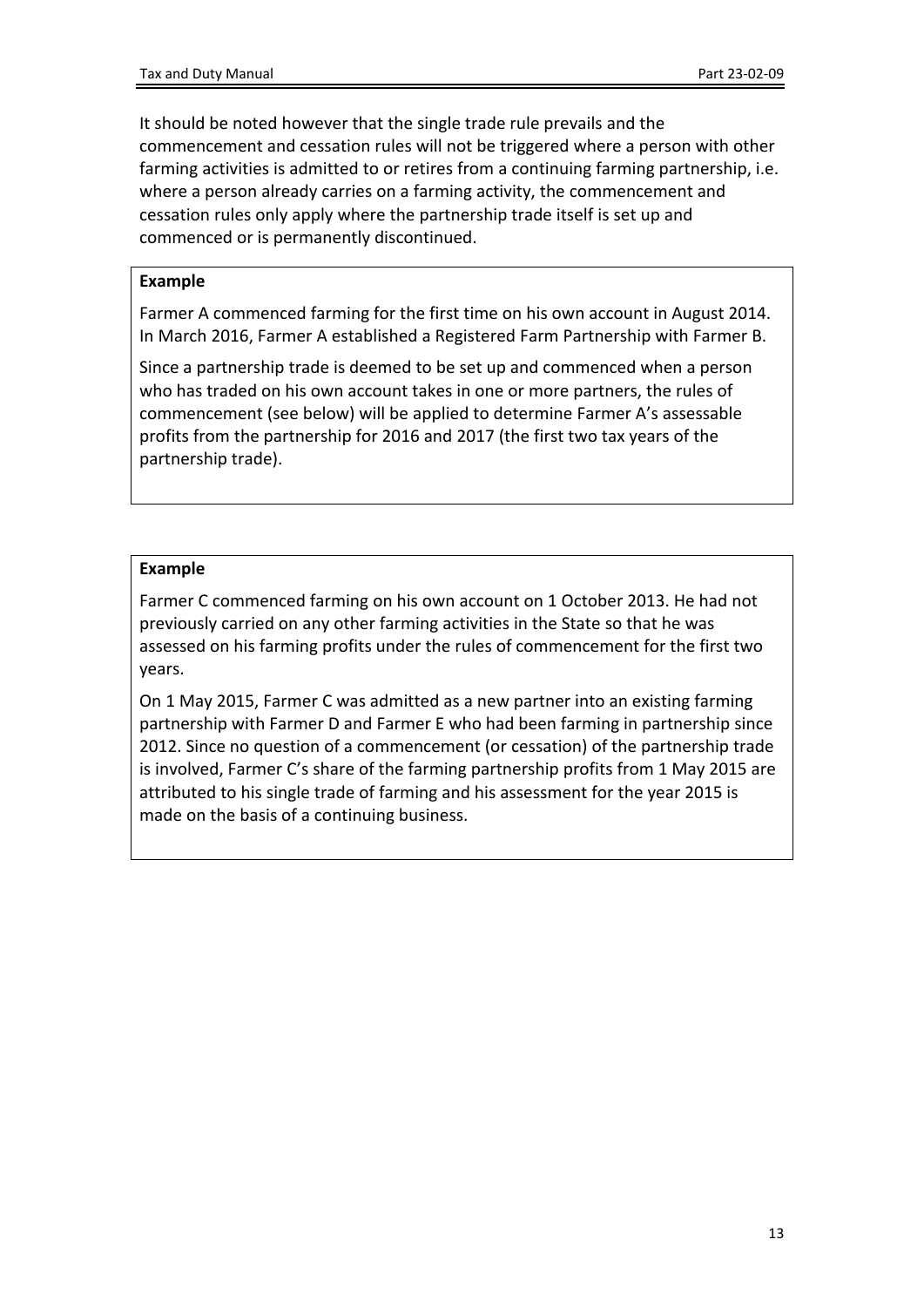## <span id="page-13-0"></span>5.2 On commencement

The trade of the Registered Farm Partnership is deemed to have commenced on the date on which the activity is first carried on by two or more persons in partnership (or when there is a complete change in the partners carrying on the trade). The partnership is regarded as continuing until the date the partnership itself is permanently dissolved, when it ceases to be carried on by at least two persons or when there is a complete change in the partners carrying on the trade. Where a farmer ceased activity as a sole trader before commencing in the partnership, the cessation rules apply to the cessation of activity as a sole trader. This will cause a review of the final years of the sole trade.

The general rules for taxation of profits in commencement years are:

#### **First Year**

The farmer is taxed on the profits of the trade from the date the farmer's several trade commenced to the following 31 December.

#### **Second Year**

The farmer is taxed on the profits for the twelve-month period from the date the several trade commenced.

#### **Third Year Onwards**

The farmer is taxed on the profits of the accounting year ending in that year.

#### **Second Year Excess**

If the profits assessed for the second year are greater than the actual profit for the second year (that is, from 1 January to the following 31 December) a reduction for the excess profits will be made. When a taxpayer is sending in a tax return for the third year, they should ask the Revenue Branch to reduce the profits to be taxed in the third year by the amount of the excess for the second where this applies.

See [Appendix](#page-23-4) [1](#page-23-4) for a worked example of the general rules for taxation of profits on commencement.

## <span id="page-13-1"></span>5.3 What rules apply where the trade is continuing?

Once the Registered Farm Partnership trade has been established for such a period that the commencement provisions no longer apply, the basis period for the year of assessment is normally the accounting year ending in that year of assessment. The current year basis of assessment rules are the same rules that apply to a person carrying on business as a sole trader.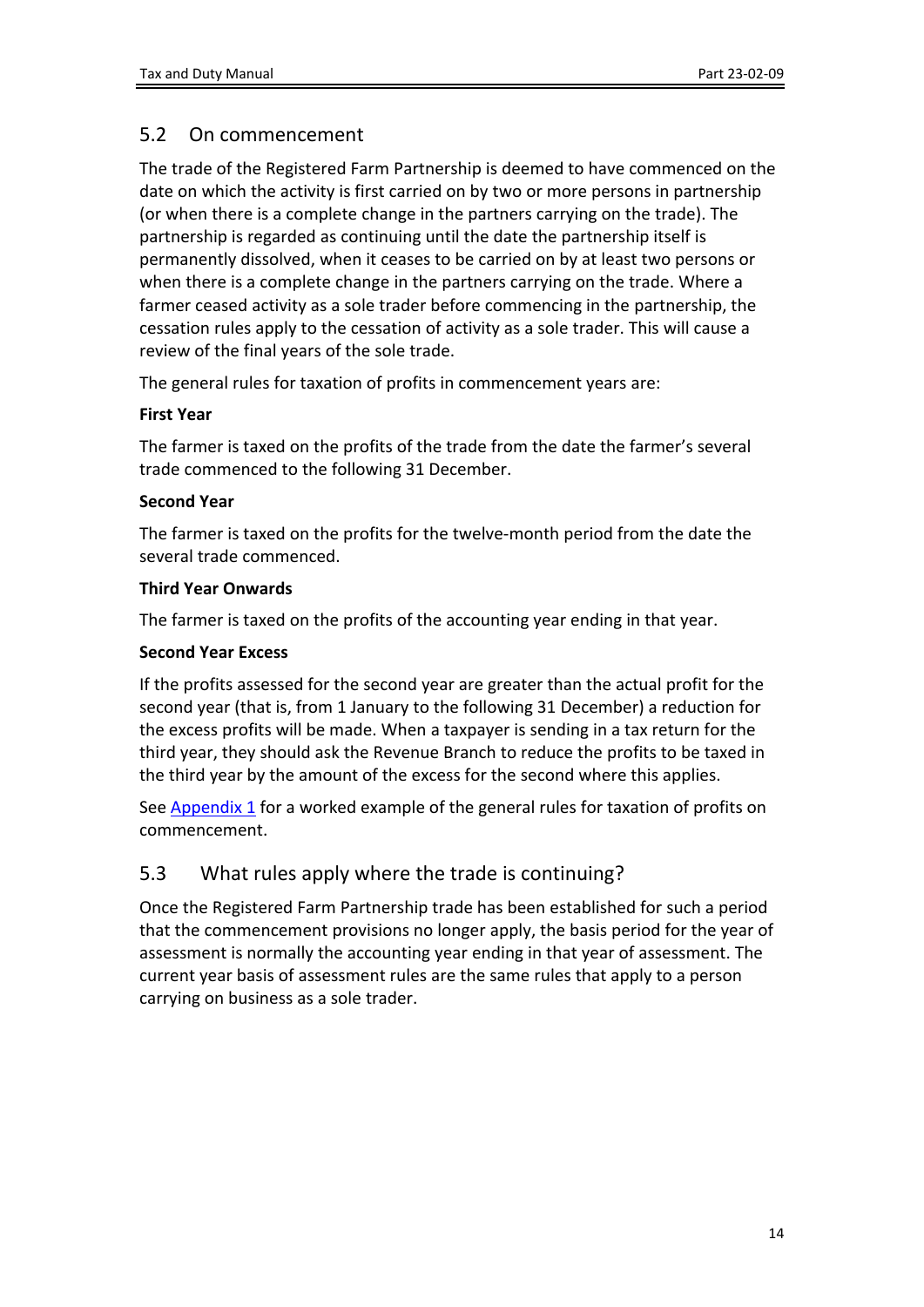#### **Example**

If the partnership accounts are prepared for twelve months ending on 31 July, the assessable profits for the year to 31 July 2016 will be taken as the profits for the tax year 2016. The amount assessed in respect of any other income e.g. investment income, rental income etc. is based on the actual income in the tax year i.e. 1 January to 31 December.

## <span id="page-14-0"></span>5.4 On Cessation

Where there are two partners in a Registered Farm Partnership the withdrawal of any one of those persons terminates that partnership. Subject to any agreement among the partners, a partnership may be dissolved by the death or bankruptcy of a partner, or the expiry of the venture it was formed to undertake, or by one partner giving notice to their fellow partners of their intention to dissolve. Such events may trigger the taxation cessation rules.

Where a Registered Farm Partnership ceases to trade permanently the normal taxation cessation rules will apply. This could result in a penultimate year adjustment. The following general rules apply in relation to the assessments for the final years.

#### **Last Year**

The farmer will be taxed on the profits of the partnership from 1 January in the final year to the date the partnership ceases.

#### **Second Last Year**

The farmer will be taxed on the higher of the following figures:

• The profits of the twelve-month period ending on the normal accounting date in the second last tax year, or

• The profits of the twelve-month period from 1 January to the following 31 December in the second last tax year.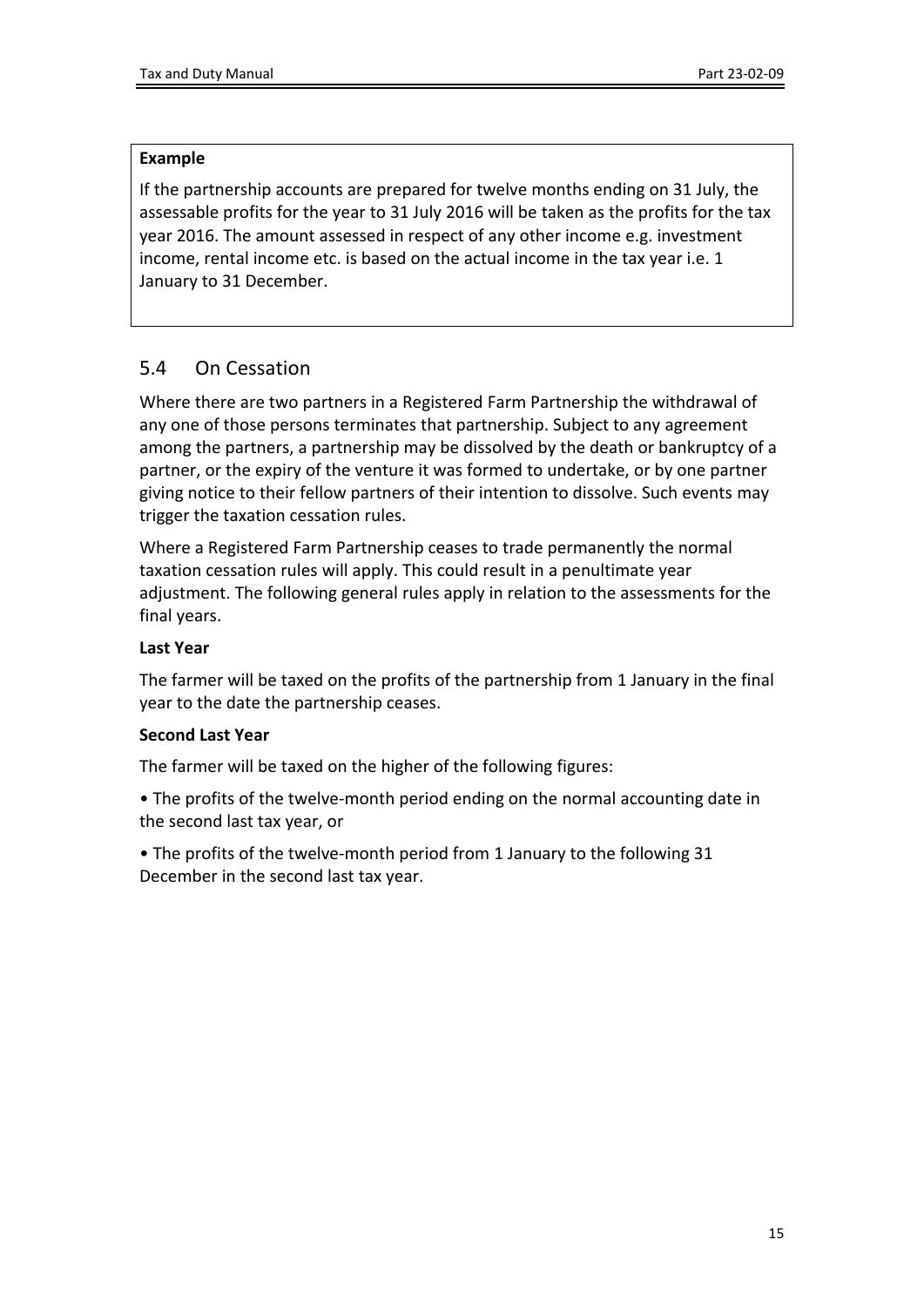| <b>Example</b>                                                                                                               |               |  |  |  |
|------------------------------------------------------------------------------------------------------------------------------|---------------|--|--|--|
| A partner permanently ceases business on 31 May 2016. His results for the following<br>periods have been made up as follows: |               |  |  |  |
| Year ended 30/9/2014 Profits                                                                                                 | €20,000       |  |  |  |
| Year ended 30/9/2015 Profits                                                                                                 | €24,000       |  |  |  |
| 8 months ended 31/5/2016 Profits                                                                                             | €32,000       |  |  |  |
|                                                                                                                              |               |  |  |  |
| Year of cessation assessment 2016                                                                                            |               |  |  |  |
| (Basis period $1/1/2016$ to $31/5/2016$ ) = $\text{\textsterling}32,000 \times 5/8$ =                                        | €20,000       |  |  |  |
|                                                                                                                              |               |  |  |  |
| Penultimate year assessment 2015                                                                                             |               |  |  |  |
| Original assessment (basis period $y/e$ 30/9/2015) =                                                                         | €24,000       |  |  |  |
|                                                                                                                              |               |  |  |  |
| <b>Actual profits 2015</b>                                                                                                   |               |  |  |  |
| Profits $1/1/2015$ to $30/9/2015 = \text{\textsterling}24,000 \times 9/12 =$                                                 | €18,000       |  |  |  |
| Plus Profits 1/10/2015 to 31/12/2015 = €32,000 x 3/8 =                                                                       | €12,000       |  |  |  |
|                                                                                                                              | Total €30,000 |  |  |  |
|                                                                                                                              |               |  |  |  |
| As the originally assessed profits for 2015 of €24,000 are less than actual profits of                                       |               |  |  |  |
| €30,000, the assessment must be revised to the actual profits of €30,000.                                                    |               |  |  |  |

## <span id="page-15-1"></span><span id="page-15-0"></span>5.5 Loss relief claims by partners

As mentioned above, the tax loss of a partnership is calculated in the same way and is allocated between farmers in the same manner as taxable profits. Relief for a farming loss may be obtained by a farmer by:

- Setting the loss against other income which the farmer (or spouse or civil partner, if jointly assessed) may have for the tax year provided losses were not incurred in each of the three preceding years, or
- Carrying the loss forward to the following year and setting it against any profit from farming made in that year.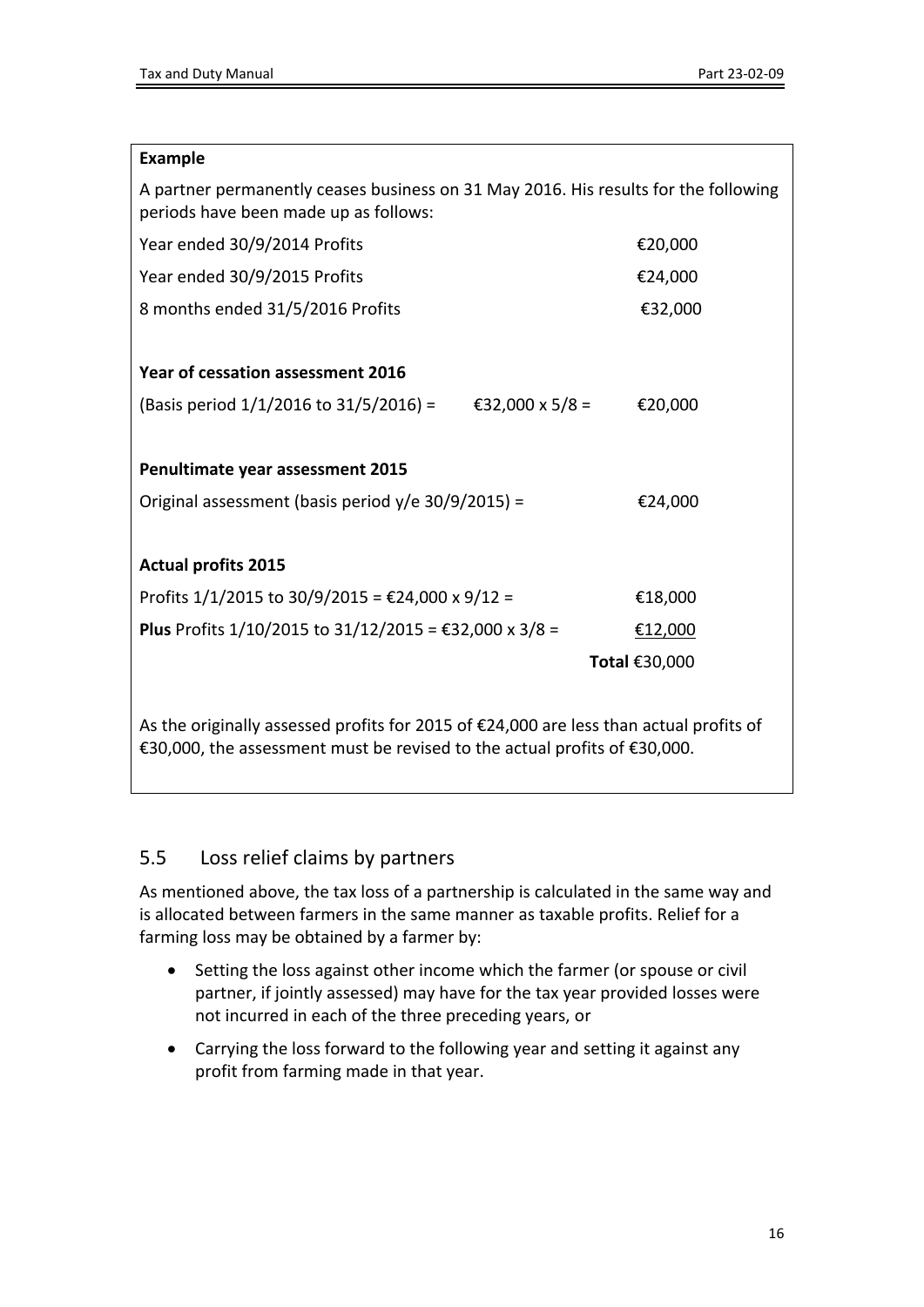Relief for farming losses, except where losses arise by utilising capital allowances, may be restricted in two ways. Firstly, no loss relief is available unless the farmer can show that the loss was incurred in a year when the farming trade was carried out on a commercial basis and with a view to the realisation of profits. In addition to and independently of the commercial test, loss relief is also not allowed if losses have been incurred in each of the 3 preceding years (unless the trade was commenced within prior 3 years). Exceptionally, this restriction will not be applied where the farmer proves that the farming trade has a justifiable expectation of generating a profit in the future, notwithstanding that losses have been incurred in the prior 3 years.

#### <span id="page-16-0"></span>5.5.1 Terminal loss relief in respect of a Registered Farm Partnership Loss

A partner can claim terminal loss relief when they leave a continuing business. A terminal loss is where a trade or profession is permanently discontinued and in the twelve months to the date of discontinuance a loss has been sustained. This terminal loss may be set off against the trading profits of the discontinuing partner for the three years of assessment prior to cessation provided that relief is not claimed for the loss under any other tax provision.

Conversely, the remaining partners' trading losses are preserved so that they can carry forward their share of the loss against their share of future partnership profits arising from the same trade.

## <span id="page-16-1"></span>5.6 Claims and Elections Affecting Individual Partners' Tax Liability

Claims and elections, which only affect the tax liability of an individual partner, must be made by that partner. Each claim or election is considered independently of any claim made by the other partners.

## <span id="page-16-2"></span>5.7 Income Averaging

Where the farmer was previously taxed under the income averaging rules the new partnership trade is treated as a continuation of the old farming trade, but only for the purposes of the income averaging scheme.

The reverse position also holds. The cessation of the partnership trade and the commencement to sole trade as an individual farmer will not affect an individual's entitlement to income averaging. However, a review will be necessary under the cessation rules of the partner's assessments as outlined above.

## <span id="page-16-3"></span>6 Valuation of livestock

#### <span id="page-16-4"></span>6.1.1 On Commencement of a Registered Farm Partnership

The valuation of the partnership's trading stock, such as livestock, at the beginning and end of each period of account is an important element in arriving at the partnership's profits (or loss) for that period. The valuation of trading stock for tax purposes is primarily a matter of accounting practice. The normal basis for valuing trading stock is cost or market value, whichever is lower. Where a farmer is moving into partnership, it is necessary to determine the valuation of the livestock to be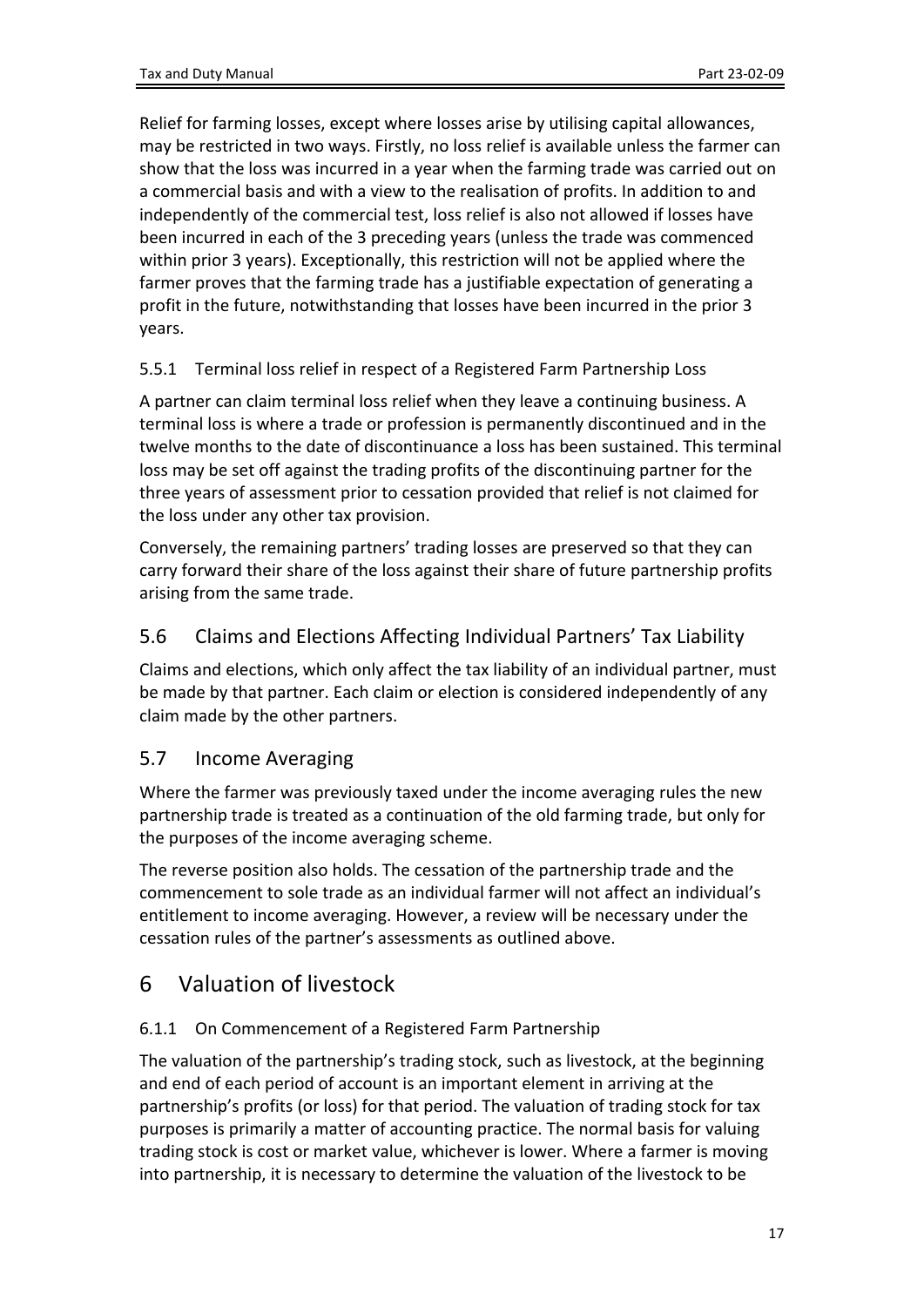contributed to the partnership. Where the trading stock is transferred to the partnership other than by sale or for valuable consideration, the transfer will generally be at market value for tax purposes. However, an election may be made to transfer the stock at the figure appearing in the farmer's accounts at the date of cessation of his or her sole trade. The election must be made in writing before the specified return date for the year of assessment in which the livestock is transferred (i.e. 31 October 2017 for tax year 2016 or the extended November 2017 deadline if filing via ROS).

This will ensure that no taxable profit arises to the farmer on the contribution of the livestock to the partnership. The livestock may be included in the partnerships opening stock valuation at the same figure. In the "Guidelines to forming a Registered Partnership" booklet published by Teagasc which contains a specimen farm partnership agreement, it is recommended that livestock is reflected in the partnership balance sheet at commencement of the partnership at its market value so as to ensure a fair representation of the financial positions of each of the partners. It may therefore be necessary to agree an adjustment on the partnership balance sheet to reflect the difference, if any, between the market value and the book valuation of the livestock contributed by each of the partners.

Provided there is no question of fraud, wilful default or neglect, the Revenue Commissioners will not normally seek to recover tax for past years as a result of a change in valuation basis nor will they allow a tax uplift. In other words, the valuations for previous years used by the individual partners prior to entering into a Registered Farm Partnership will not normally be revised for tax purposes whether the change is to a higher or lower level.

#### <span id="page-17-0"></span>6.1.2 On Cessation of a Registered Farm Partnership

The general position for all traders is that where stock is sold for valuable consideration to a trader and that trader is entitled to deduct that cost in computing his or her profits, then the closing stock at the date of discontinuance of the trade is to be valued as follows:

- Where the persons are not connected, at the actual transfer price, and
- Where the persons are connected, at the arm's length price. However, if the arms length price exceeds both the original cost of the stock and the actual transfer price, both parties can elect to have the closing stock valued at the greater of acquisition value and actual transfer price.

Where stock is transferred for no consideration, for example, from a parent to a child who is commencing to farm, stock is to be valued at market value.

For stock transfers between farmers, where the partnership is ceasing to trade, there is an additional option. This allows the parties involved in the transfer to elect to have the farming stock transferred at its book value on the cessation of the Registered Farm Partnership.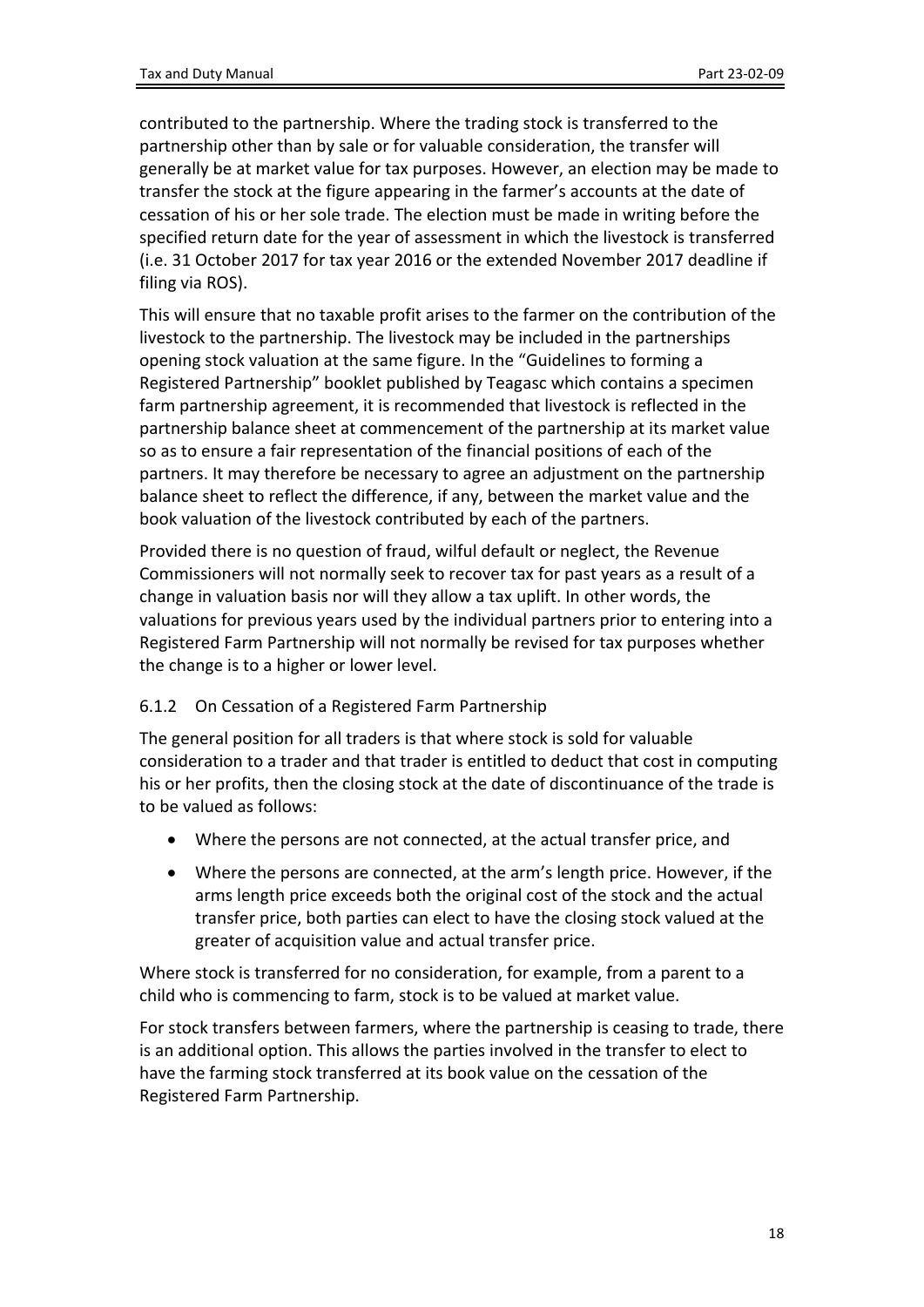# <span id="page-18-0"></span>7 How are Partnership Capital Allowances treated?

The Tax Acts stipulate that capital allowances in respect of partnership property are made to each partner in a partnership in accordance with the partner's appropriate share of the allowances. This means that capital allowances are computed at partnership level and are allocated to each partner.

The appropriate share of the allowances is the amount computed in accordance with the profit-sharing ratio included in the partnership agreement for the year of assessment. Profits for this purpose are the profits remaining after all partners' salaries, interest on capital etc. have been provided for.

If a partner has been unable to use his or her allocated partnership capital allowances due to insufficient income, the allowances cannot be used to create a loss and cannot be used against future assessments. The capital allowances are carried forward by the partnership as part of the "joint allowance" of the partnership to the next year of assessment. They are then apportioned on the basis of the profitsharing ratio obtaining in that year.

A farmer may claim the following capital allowances:

- Farm Buildings Allowances
- Farm Machinery & Plant (including tractors, ploughs, etc.)
- Milk Quota Capital Allowances (expired on 31 March 2015)
- Pollution Control Allowances (expired 31 December 2010)
- Balancing Allowance / Charges

## <span id="page-18-1"></span>7.1 Farm Buildings Allowances

A special Farm Buildings Allowance can be claimed on capital expenditure incurred on the construction or improvement of farm buildings (not dwellings), farmyards and land reclamation (including fencing and other works such as drainage, sewerage, water and electrical installation, walls and glasshouses on farm land). The allowance can be claimed over 7 years at the rate of 15% for the first 6 years , on a straight line basis, of the "Net Cost" of the works carried out i.e. Cost less VAT and Grants, and 10% in year 7.

| <b>Example</b>                                                                 |                          |  |
|--------------------------------------------------------------------------------|--------------------------|--|
| Cost of land drainage                                                          | €10,000                  |  |
| Less Grant                                                                     | €2,500                   |  |
| Cost for capital allowances                                                    | €7,500                   |  |
| Allowance - year 1 to year 6 inclusive                                         | $(£1,125$ for each year) |  |
| Allowance - year 7                                                             | €750                     |  |
| At the end of the seven years, the cost is fully written off for tax purposes. |                          |  |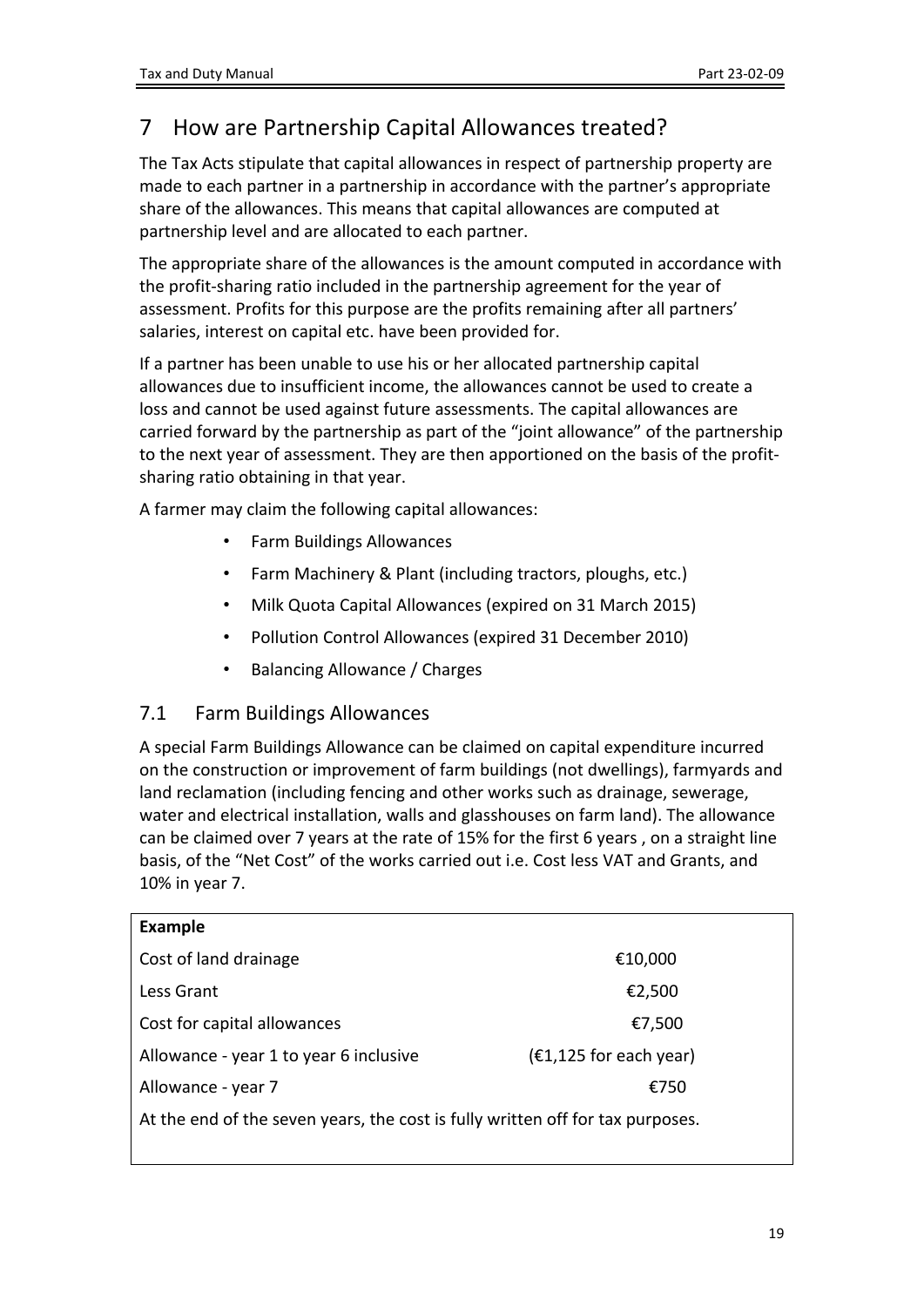<span id="page-19-0"></span>7.1.1 … introduced into the Registered Farm Partnership as capital If the farmer introduces the buildings as capital to the partnership, the capital allowances in respect of these buildings are available to the partnership.

#### <span id="page-19-1"></span>7.1.2 … acquired by the Registered Farm Partnership

If a building is acquired by the partnership the capital allowances in respect of the buildings are available to the partnership.

#### <span id="page-19-2"></span>7.1.3 … not introduced to the Registered Farm Partnership

Where a building in respect of which Farm Building Allowance is due is licenced to the partnership and is used by the partnership for the purposes of its farming trade then the Farm Building Allowance will be available to the partner who owns the building, for set off against his or her share of the partnership profits.

## <span id="page-19-3"></span>7.2 Plant and Machinery

An annual allowance (known as a "wear and tear allowance") is available in respect of the cost of capital expenditure incurred on the provision of plant and machinery for the purposes of a trade.

The allowance is granted on a straight-line basis over 8 years at the rate of 12.5% per annum of the actual cost of the machinery or plant.

#### <span id="page-19-4"></span>7.2.1 Plant Treated as Building or Machinery

Expenditure incurred on the provision of plant, which is integral to a building, for example, expenditure on slatted units may be included in the cost of the building.

#### <span id="page-19-5"></span>7.2.2 Plant & Machinery Contributed as Partnership Capital

Other than certain excluded assets, partners in a Registered Farm Partnership are not permitted to own any farming plant or machinery outside of the partnership and are required to contribute all of their farming assets to the partnership. Excluded farm assets include assets used in certain farming activities such as pig, poultry and mushroom farming.

If a partnership takes over a trade from a farmer who was a sole trader, the income tax payable is computed as if the farmer's sole trade was permanently discontinued. The permanent discontinuance of a trade may give rise to a balancing allowance or charge on the individual farmer.

Plant and machinery taken over by a partnership in these circumstances which, without being sold, is used in the partnership trade is treated as if it had been sold to the partnership at open market value for the purposes of capital allowances. Accordingly, any balancing adjustment will be based on market value. However, in this situation the sole trader farmer and Registered Farm Partnership have the option of jointly electing by notice in writing to the local Revenue office to transfer the plant and machinery at tax written down value. This avoids the possibility of a balancing allowance or charge.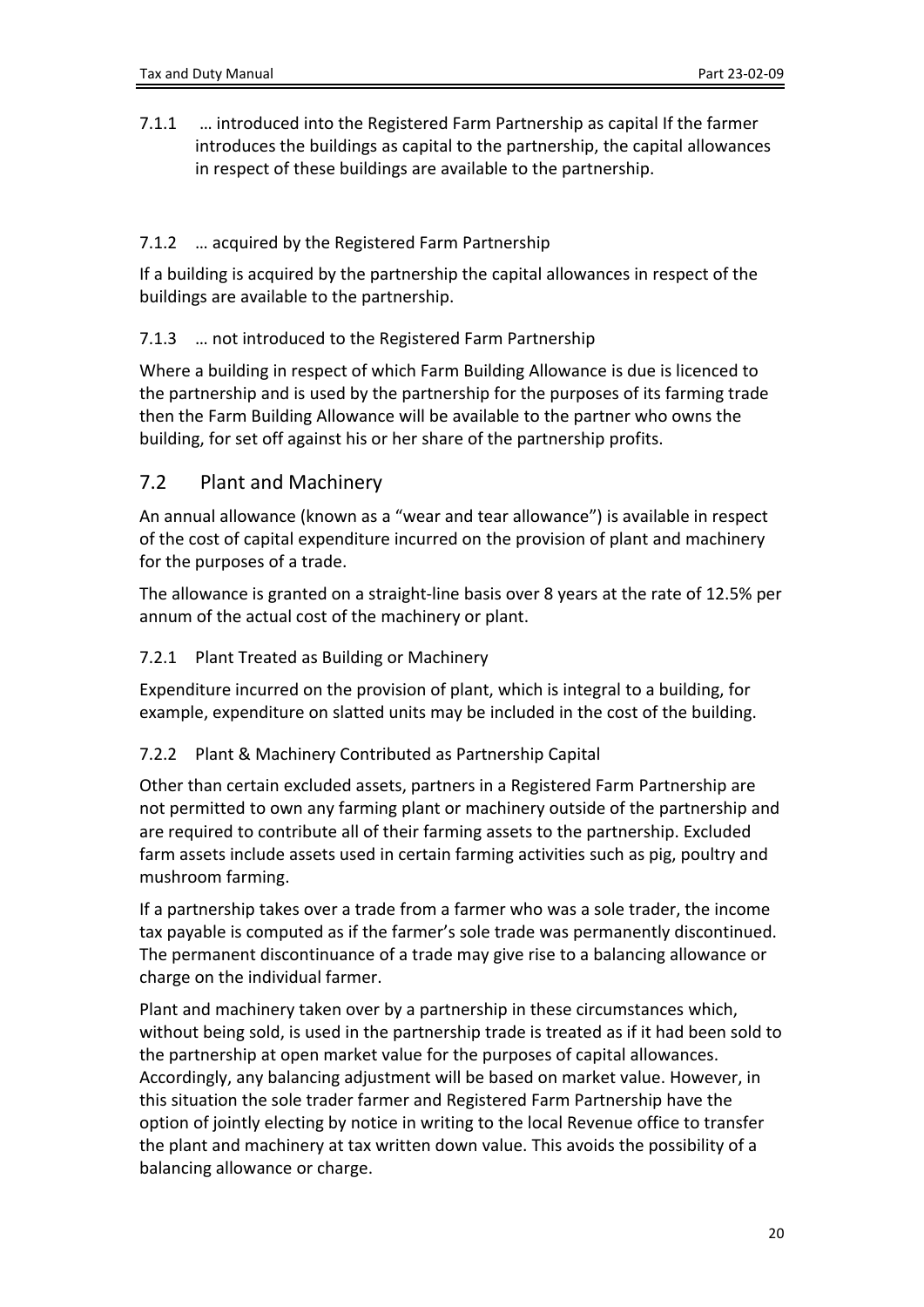The partnership will base subsequent wear and tear allowances claims based on an acquisition cost equal to the tax written down amount. Similarly, on the dissolution of the partnership where the plant and machinery passes back to the farmer, the partnership and the farmer also have the option to elect to transfer the plant and machinery at its remaining tax written down value.

#### <span id="page-20-0"></span>7.2.3 Balancing Allowance / Charges

| <b>Example</b>                                                                                                                                                                                                                             |        |  |
|--------------------------------------------------------------------------------------------------------------------------------------------------------------------------------------------------------------------------------------------|--------|--|
| A farmer purchased a trailer in 2006 for €4,000 and having used it for a Number of<br>years disposed of it for €500. He had claimed capital allowances of $€2,000$ on the<br>trailer to the date of disposal. A balancing allowance arises |        |  |
| as follows:                                                                                                                                                                                                                                |        |  |
| Tax Written Down Value (€4,000 - €2,000)                                                                                                                                                                                                   | €2,000 |  |
| Proceeds                                                                                                                                                                                                                                   | € 500  |  |
| <b>Balancing allowance</b>                                                                                                                                                                                                                 | €1,500 |  |

If, however, a farmer sells a machine for a sum greater than the written down value, a balancing charge is made. The excess is treated as an additional amount of income. The balancing charge is not to exceed, however, the amount of the capital allowances actually given. Wear and tear allowances deemed to have been given are not taken into account. The following example explains the position:

#### **Example**

A farmer purchased plant in 2005 for €10,000 and claimed 100% free depreciation on it. He sold it after a few years for €11,000. A balancing charge arises as follows:

| Tax Written Down Value                                                                      | Nil     |
|---------------------------------------------------------------------------------------------|---------|
| Proceeds                                                                                    | €11,000 |
| Excess                                                                                      | €1,000  |
| The balancing charge is restricted to the amount of the allowances granted, i.e.<br>€10,000 |         |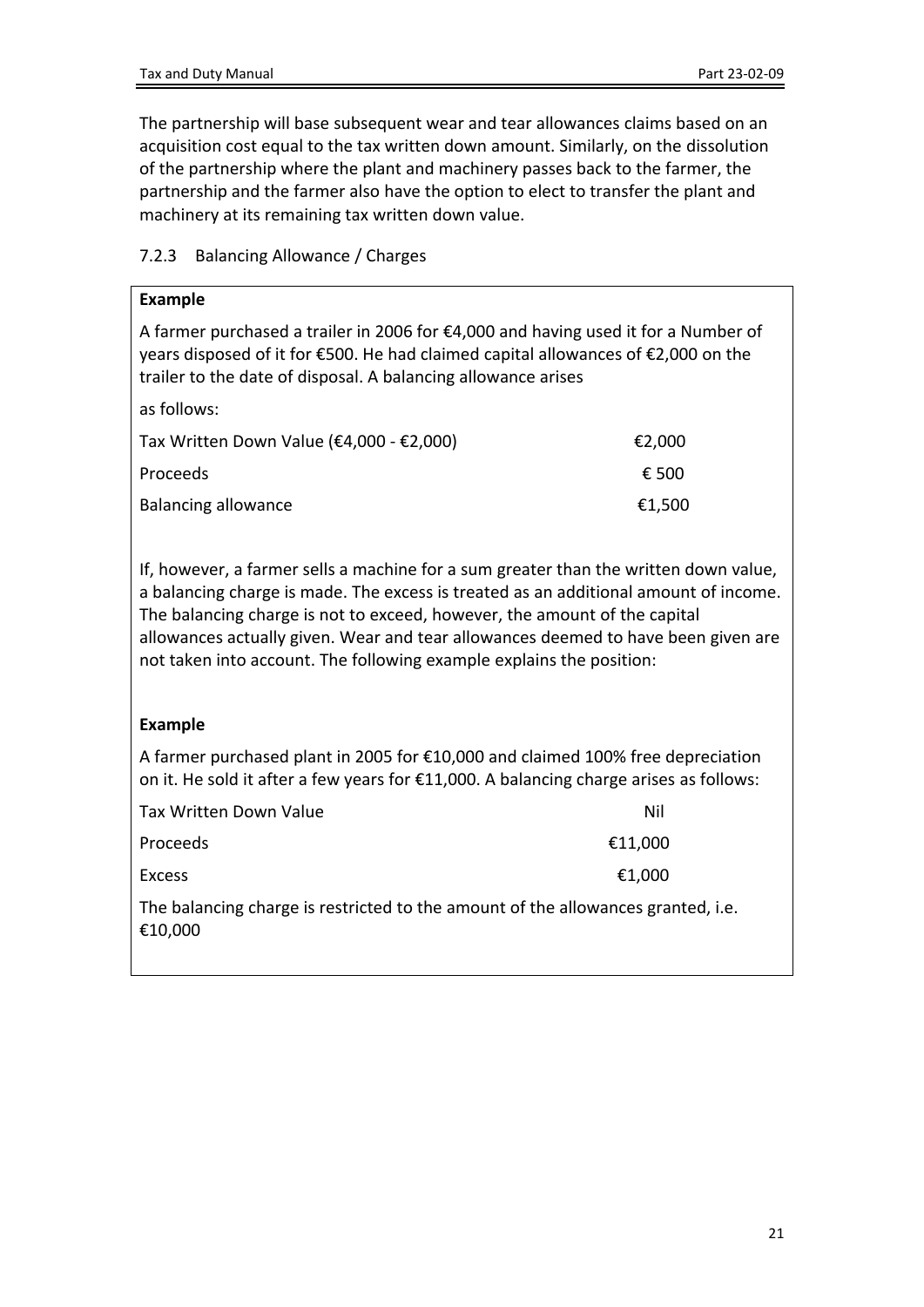# <span id="page-21-0"></span>8 Capital Taxes Issues

## <span id="page-21-1"></span>8.1 General

In general, a partner's interest in a partnership is not a separate legal asset rather the partner holds a joint interest in each of the assets of the partnership. It is that interest in the underlying assets which are the chargeable assets for capital gains tax purposes. Accordingly, when a partnership interest is transferred, there is a disposal of the transferor's interest in the assets of the partnership. Disposals of partnership assets are treated as a disposal by the partners themselves and not by the partnership as such. Any gains accruing on a disposal of partnership assets should be apportioned among the partners, in accordance with the terms of the Partnership Agreement, and assessed and charged on the partners separately.

In relation to Registered Farm Partnerships, the assets of the partnership will generally be the machinery and livestock. However, such assets are considered to be wasting assets for capital gains tax purposes meaning that they have a limited useful life and will gradually decrease in value over time. Wasting assets are exempt from capital gains tax, except where they are used as part of the business and are eligible for capital allowances. Therefore, the disposal of farm machinery on which capital allowances have been claimed are potentially chargeable to capital gains tax. However, given that the machinery will tend to decrease in value over time, there is unlikely to be any gain on a disposal. The disposal of livestock will be exempt from capital gains tax.

## <span id="page-21-2"></span>8.2 Capital taxes on formation of the partnership

When forming a Registered Farm Partnership, all farm assets owned by the members, e.g. machinery and livestock, must be contributed to the partnership. Where a farmer holds an interest in farm land that land must be licenced into the farm partnership.

## <span id="page-21-3"></span>8.2.1 Licencing of farm land in the partnership

The licencing of the land in the partnership, assuming that no premium is payable under the licence agreement, will not attract an exposure to capital gains tax or stamp duty. However, where a premium is payable under the licence agreement, an exposure to capital gains tax and stamp duty will occur. The position is the same where land is leased by a partner to the partnership and where a premium is payable under the lease terms. An example of a premium would be a capital sum payable to the partner on the granting of the licence.

Partners have the option of licencing land for market value, agricultural value or nominal value. Where a licence agreement is used the Revenue Commissioners will not challenge the use of nominal value for the purposes of the Registered Farm Partnership scheme where the agreement is entered into for bona fide reasons and not entered into for the sole or main purpose of avoiding tax.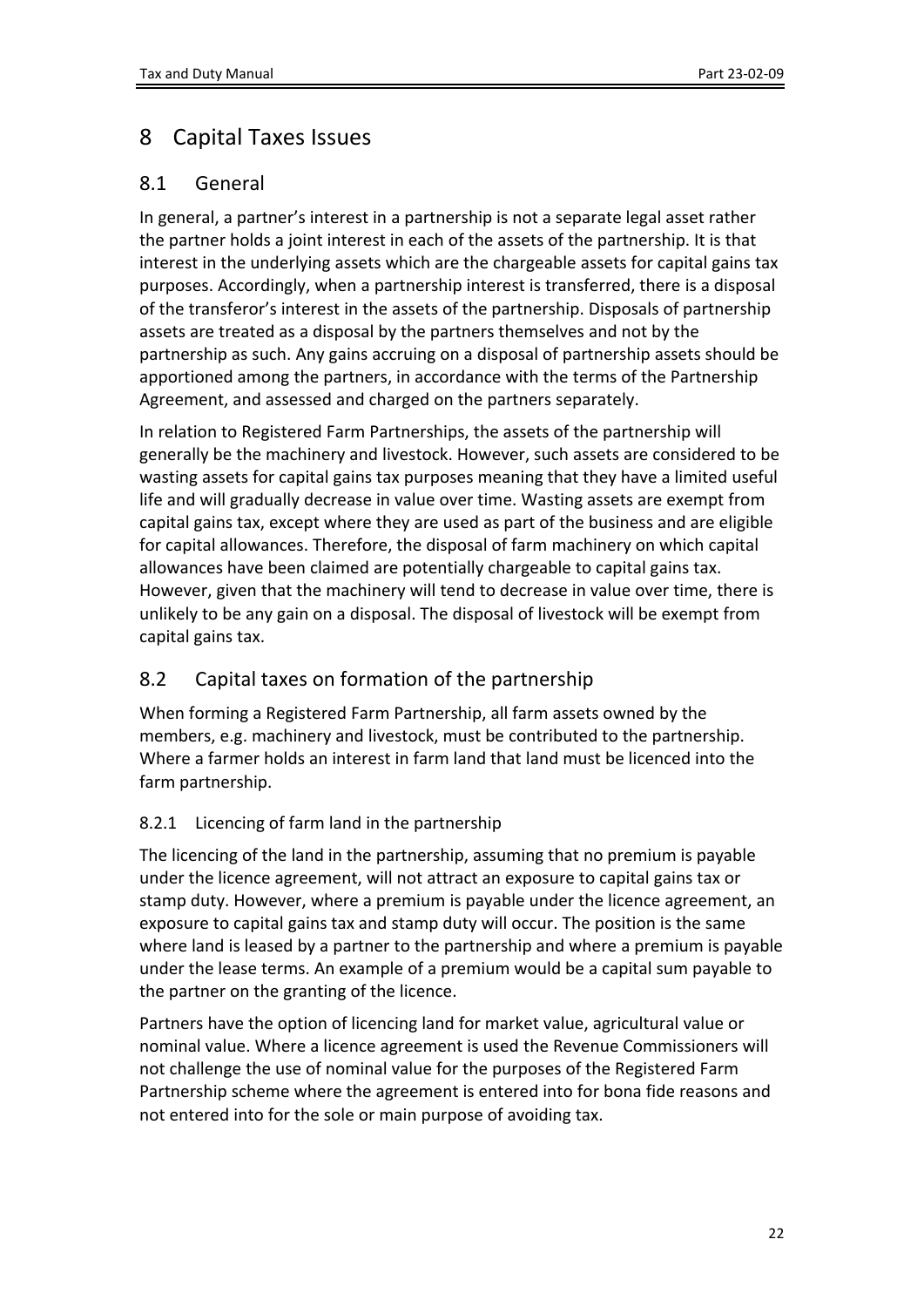#### <span id="page-22-0"></span>8.2.2 Transfer of farm assets to the partnership

The transfer of farming assets by a partner on the creation of a Registered Farm Partnership by means of a capital contribution or sale may, in principle, amount to a part disposal by that partner of the assets in question equal to the proportion of the asset that passes to the other partners. Where there is no consideration or if the transfer is between connected persons, the consideration for the part disposal is the market value of the fractional share of the asset passing to the other partners. Otherwise the consideration for the part disposal will be the relevant proportion of the total consideration given by the partnership for the asset.

However as noted in paragraph 8.1, livestock is considered to be a wasting asset for capital gains tax purposes and as such is exempt from tax on a disposal.

Similarly, given that the value of farm machinery will tend to decrease over time it is unlikely that a chargeable gain will arise on the transfer of the machinery to the partnership.

<span id="page-22-1"></span>8.3 Licencing of farm land in Registered Farm Partnership and subsequent disposal of the land

#### <span id="page-22-2"></span>8.3.1 Capital Gains Tax Implications

Land licenced in a partnership is strictly an investment and a gain on its disposal is excluded from capital gains tax retirement relief. However, where the farm land is associated with the whole or part of a partnership business and no rent /consideration has been paid by the Registered Farm Partnership to the partner owning the land, Revenue will regard the land as a chargeable business asset for capital gains tax retirement relief purposes. Consequently, retirement relief will continue to be available to the individual farmer on a disposal of the land.

#### 8.3.1.1 Jointly owned land where spouse / civil partner is not a partner

In the case of land which is co-owned by a partner and his or her spouse / civil partner where the spouse / civil partner does not wish to join the partnership, a certificate should be obtained from the Minister for Agriculture, Food and the Marine exempting the spouse / civil partner from joining the partnership. Provided the other co-owner is in possession of such a certificate and used the land prior to the formation of the partnership, the period of usage of the land by the individual as a partner in the partnership will be treated as a period of use by the spouse or civil partner in determining whether the requisite ownership / usage requirements have been met for the purpose of claiming retirement relief on the subsequent disposal of the land.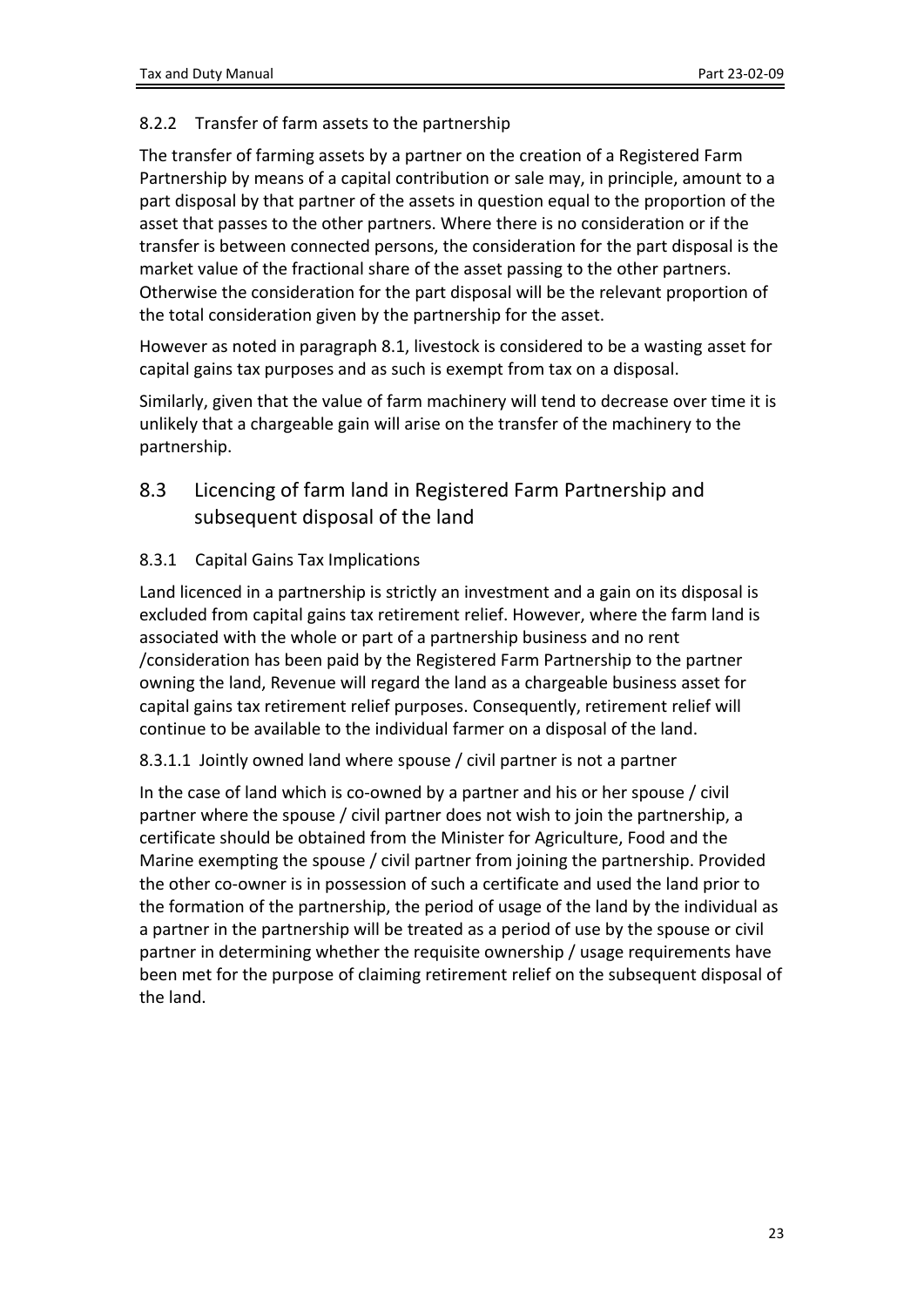### <span id="page-23-0"></span>8.3.2 Capital Acquisitions Tax Implications

Where an asset such as land is under licence to a Registered Farm Partnership this will not affect the availability of agricultural relief for the purposes of Capital Acquisitions Tax on a subsequent transfer of the land. Once the land is "agricultural property" as defined under Section 89 of the Capital Acquisitions Tax Consolidation Act 2003 and once the beneficiary of the subsequent gift or inheritance qualifies as a "farmer" under Section 89 of the Capital Acquisitions Tax Consolidation Act 2003, agricultural relief will be available in the normal way.

#### <span id="page-23-1"></span>8.3.3 Stamp Duty Implications

For stamp duty purposes where land is licenced in the Registered Farm Partnership this will not affect the availability of stamp duty relief on transfers of land to young trained farmers once the conditions set out for the granting of the relief are met.

## <span id="page-23-2"></span>8.4 Dissolution of partnership

A capital gains tax charge can arise on the dissolution of a Registered Farm Partnership. Any gains accruing will be charged on the individual partners.

## <span id="page-23-3"></span>8.5 Collaborative Farming Grant Scheme

The Department of Agriculture, Food and the Marine has introduced a "Support for Collaborative Farming Grant" Scheme under the new Rural Development Programme 2014-2020. The grant is aimed at covering part of the legal, advisory and financial services costs incurred in the setting up of the Registered Farm Partnership.

<span id="page-23-4"></span>The tax treatment of grants which are received by traders depends on the nature of the grant involved. Where a grant has been made specifically to compensate the farmer for identifiable capital expenditure it is not taken into account in arriving at trading profits but reduces the amount of expenditure which qualifies for capital allowances. Allowable costs for Capital Gains Tax purposes are also reduced by the amount of capital grants. Amounts expended on fees in setting up the partnership is considered to be capital expenditure and therefore will not be deductible by the partnership when calculating taxable profits. Similarly, the receipt of the grant will not be taken into account as taxable income when calculating the profits of the partnership.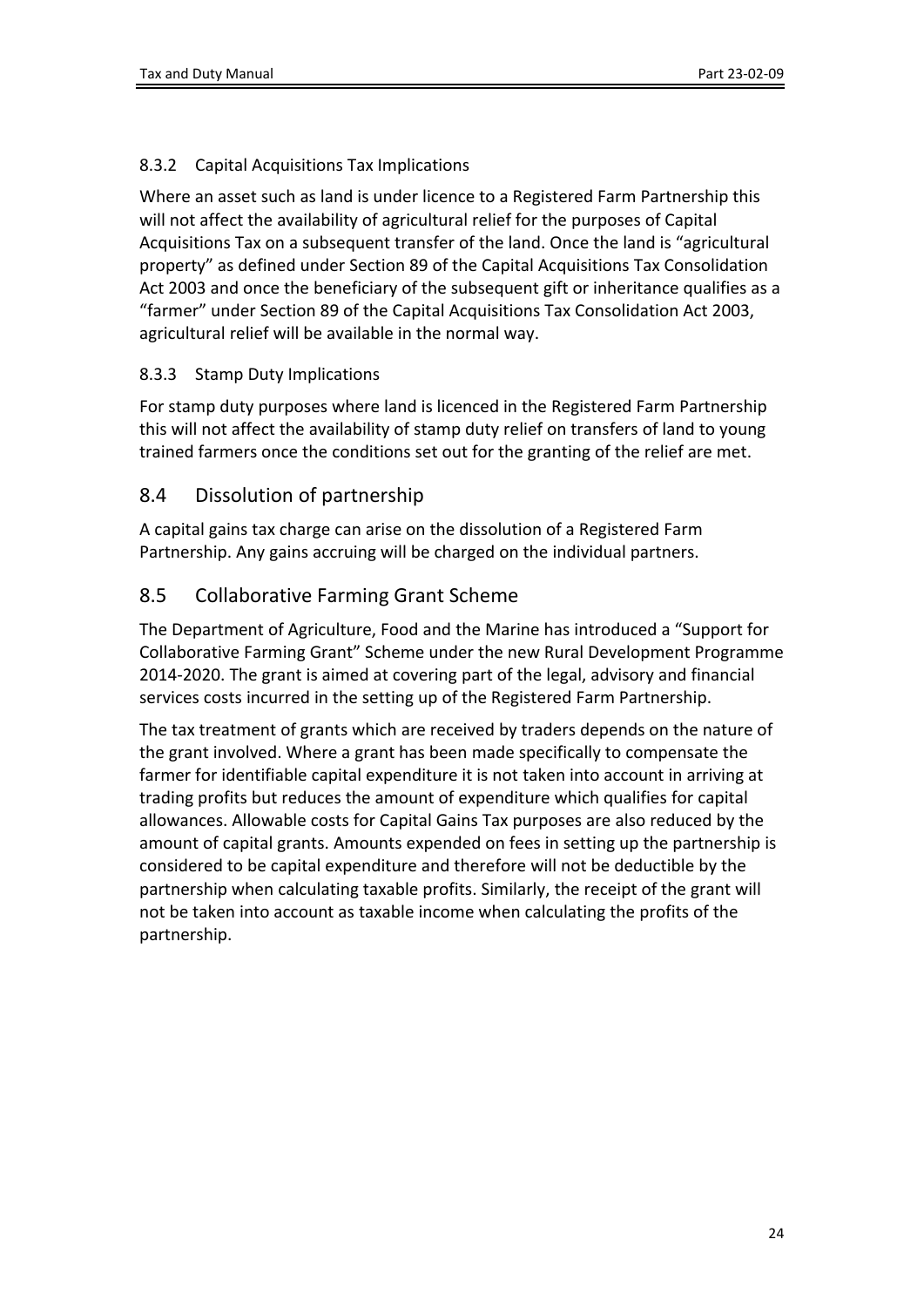## <span id="page-24-0"></span>Appendix 1

#### **Example - Commencing Business as a Registered Farm Partnership**

Farmer A started in business as a partner in a Registered Farm Partnership on 1 July 2014. The results for the first three years are as follows:

| Year ended 30/6/2015 Profit | €12.000 |
|-----------------------------|---------|
| Year ended 30/6/2016 Profit | €6.000  |
| Year ended 30/6/2017 Profit | €10,000 |

Farmer A will be taxed as follows:

#### **2014 First Year:**

Profits from 1/7/2014 to 31/12/2014, take 6 months of the first 12 months profits: €12,000 x 6/12 = €6,000

#### **2015 Second Year:**

Profits from 1/7/2014 to 30/6/2015, take first 12 months profits from commencement: = €12,000

#### **2016 Third Year:**

Profits to 30/6/2016 = €6,000

#### **Calculation of excess for 2nd year (2015):**

| Profits taxed in second year   | €12,000  |
|--------------------------------|----------|
| Actual profits of second year* | (E9,000) |
| Second year excess             | €3.000   |

|                                                    | €9,000 |
|----------------------------------------------------|--------|
| 6 months of year ended 30/6/2016: € 6,000 x 6/12 = | €3,000 |
| 6 months of year ended 30/6/2015: €12,000 x 6/12 = | €6,000 |
| *actual profits 1/1/2015 to 31/12/2015             |        |